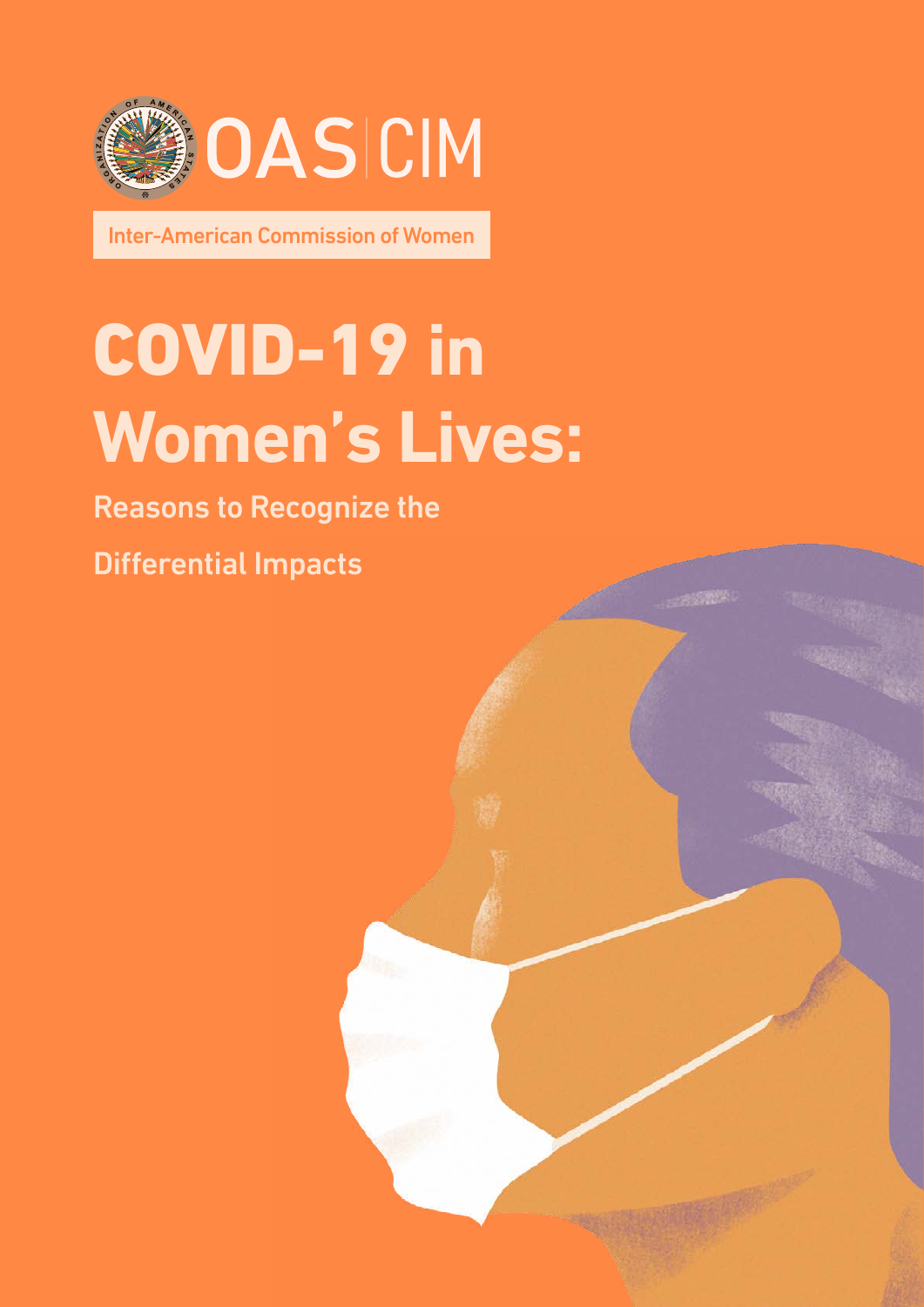*The Organization of American States (OAS) brings together the nations of the Western hemisphere to promote democracy, strengthen human rights, foster peace, security and cooperation and advance common interests. The origins of the Organization date back to 1890 when nations of the region formed the Pan American Union to forge closer hemispheric relations. This union later evolved into the OAS and in 1948, 21 nations signed its governing charter. Since then, the OAS has expanded to include the nations of the English-speaking Caribbean and Canada, and today all of the independent nations of North, Central and South America and the Caribbean make up its 35 member states.* 

*The Inter-American Commission of Women (CIM) is the main hemispheric policy forum for the promotion of women's rights and gender equality. Created in 1928 - in recognition of the importance of women's social inclusion to democratic strengthening and human development in the Americas – CIM was the first inter-governmental organization established to promote women's human rights and gender equality.* 

#### COVID-19 in women's lives: Reasons to recognize the differential impacts

This publication is an initiative of the Inter-American Commission of Women (CIM), coordinated by Alejandra Mora Mora, Executive Secretary of the CIM, with contributions from Marta Martínez, Hilary Anderson, Beatriz Piñeres, Eva Villarreal, and Javiera Sandoval.

Copyright ©2020 General Secretariat of the Organization of the American States (GS/OAS).

This work is subject to a Creative Commons IGO 3.0 Attribution-NonCommercial-No Derivative Works license (CG-IGO 3.0 BY-NC-ND) (http://creativecommons.org/licenses/by-nc-nd/3.0/igo/legalcode) and can be reproduced for any non-commercial use, granting the respective recognition to the GS/OAS. Derivative works are not allowed.

Any dispute related to the use of the works of the GS/OAS that cannot be resolved amicably will be submitted to arbitration in accordance with the current Arbitration Rules of the United Nations Commission on International Trade Law (UNCITRAL). The use of the name of the GS/OAS for any purpose other than the respective recognition and the use of the logo of the Organization of American States (OAS), are not authorized by this CC-IGO license and require an additional license agreement. Note that the URL link includes additional terms and conditions of this license.

OAS Cataloging-in-Publication Data

Inter-American Commission of Women.

COVID-19 en la vida de las mujeres: Razones para reconocer los impactos diferenciados = COVID-19 in women's lives: Reasons to recognize the differential impacts / Comisión Interamericana de Mujeres.

p.25 ; 21x29,7cm. (OAS. Documentos oficiales ; OEA/Ser.L/II.6.25)

ISBN 978-0-8270-7047-9

1. Women's rights. 2. COVID-19 (Disease). I. Title. II. Title: COVID-19 in women's lives: Reasons to recognize the differential impacts. III. Series. OEA/Ser.L/II.6.25

Inter-American Commission of Women (CIM) cim@oas.org http://www.oas.org/cim /ComisionInteramericanaDeMujeres **◆** @CIMOEA

Design and layout: Patricio A. Bascuñán Correa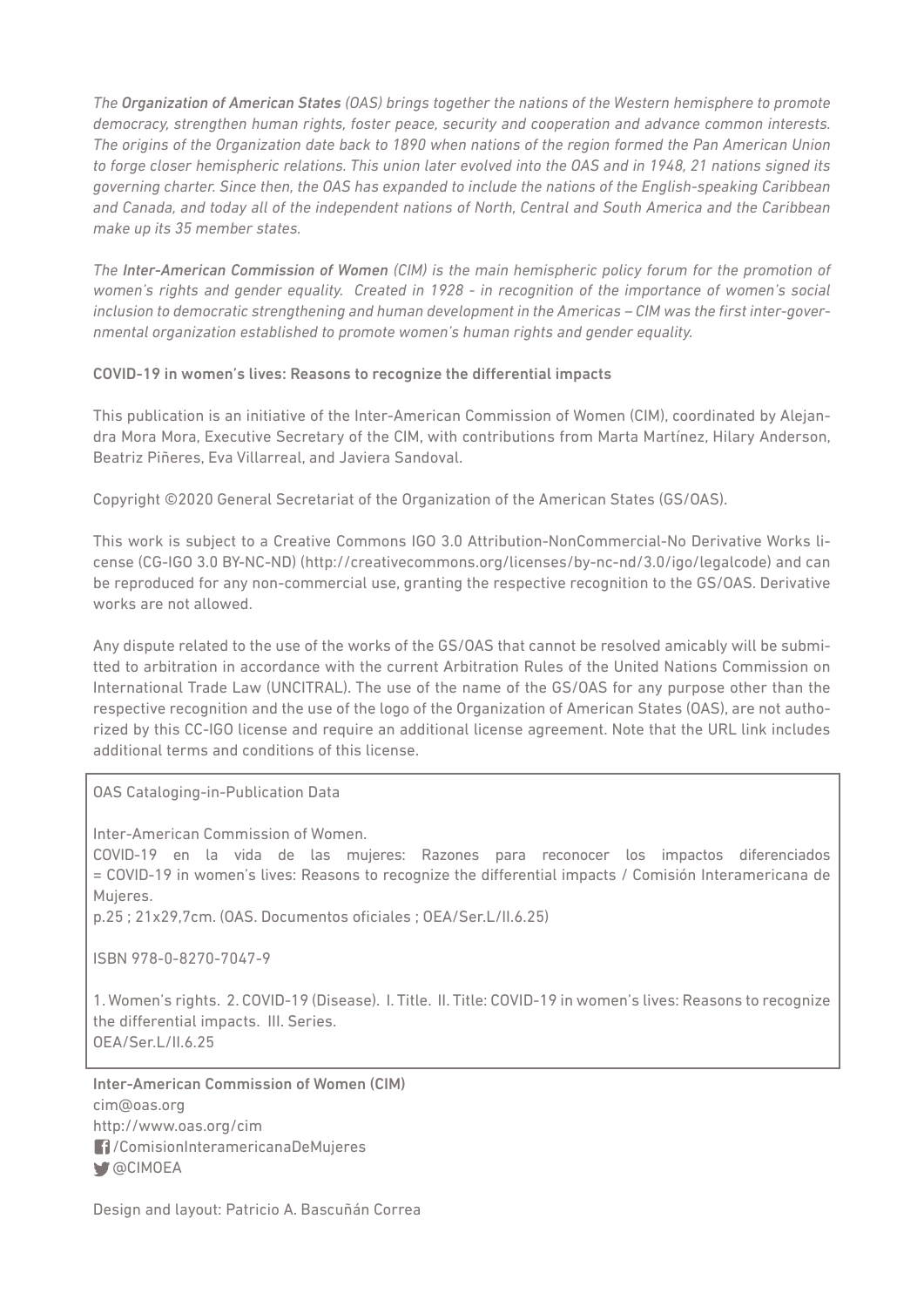- **[Introduction](#page-3-0)**
- **[Cross-Cutting Approaches](#page-6-0)**
- **[Decision-Making](#page-7-0)**
- **[Violence Against Women and Girls](#page-9-0)**
- **[Care and Women's Economic Rights](#page-12-0)**
- **[Women's Health](#page-17-0)**
- **[Groups at Higher Risk](#page-19-0)**
- **[Other Relevant Considerations](#page-21-0)**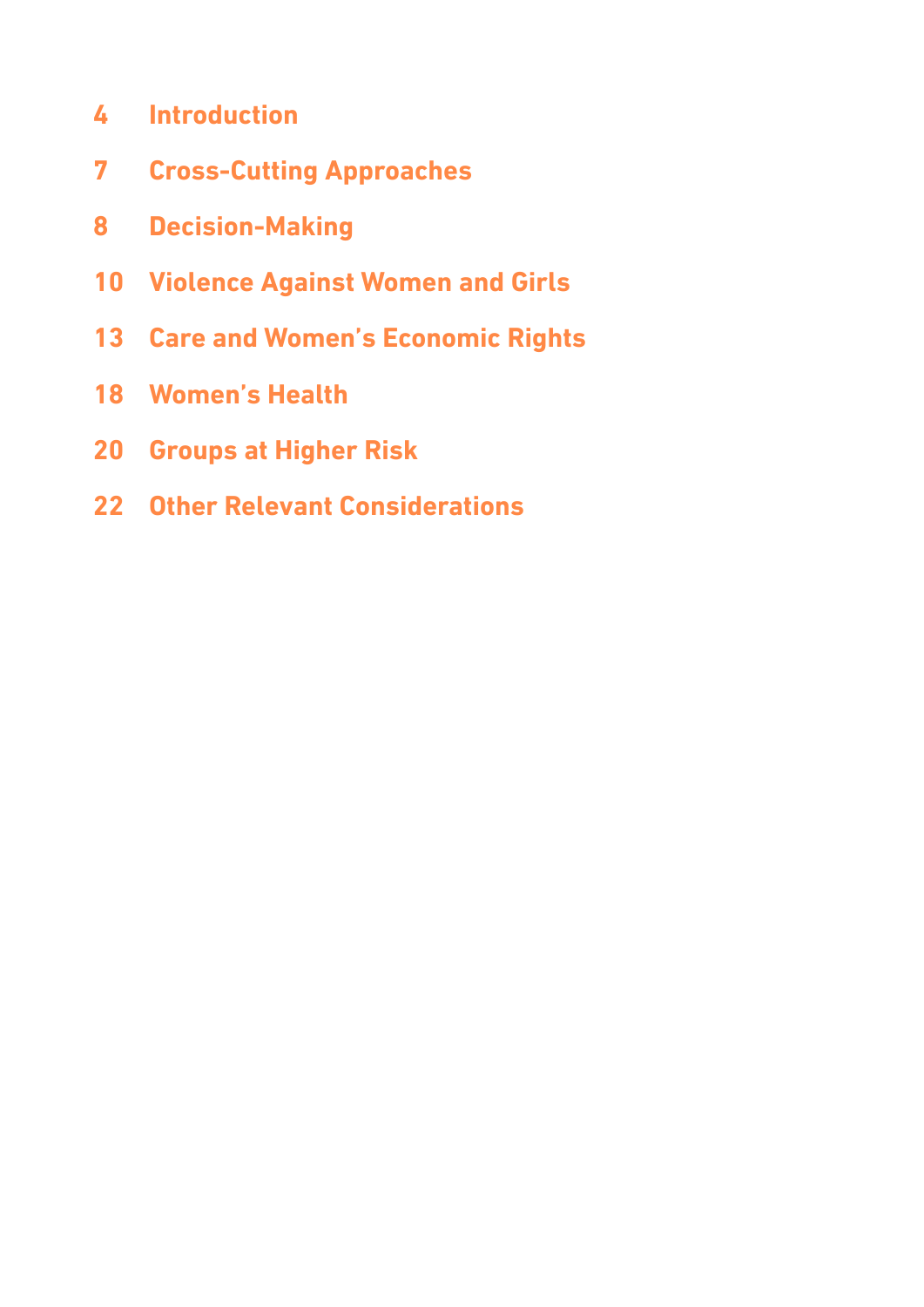## <span id="page-3-0"></span>**Introduction**

**Alejandra Mora Mora** Executive Secretary Inter-American Commission of Women (CIM) Organization of American States (OAS)

The emergency stemming from COVID-19 has specific impacts on women and is deepening existing gender inequalities, both inside and outside homes, in hospitals and health centers, at work, and in politics. This reality requires that women's equal participation in decisions and a gender perspective be central elements of crisis mitigation and recovery policies. Lessons from recent pandemics (Ebola, Zika, SARS) have shown that incorporating the needs of women in addressing the emergency is no small matter. On the contrary, not considering a gender perspective will deepen inequalities with long-term effects that will be difficult to reverse.

Confinement measures seek to protect public health and prevent the collapse of health services; however, their application is not gender neutral. Households have become the space where everything happens: care, education of children and adolescents, socialization, and productive labour, which has exacerbated the care crisis. The workload related to care and attention to people has increased, whose response should be collective. However, the reality is that this labour is not equally distributed, but falls mainly on women, and is valued neither socially nor economically. Outside of homes, women also constitute the largest contingent taking care, in the health sector, in paid domestic work and in specialized care centers for minors, older adults and people with disabilities, a situation that carries differentiated impacts on women's health and exposes them to a higher risk of contagion.

Globally, women are poorer than men and are already feeling the effects of this crisis in the economic sphere and in the labour market, which is already segregated by gender. Women represent a larger proportion of the informal economy in all countries, and the data indicates that the sectors of the economy most affected by social isolation measures affect women significantly. Regardless of the sector, the effective participation of women in the paid work that is recovered after COVID-19 will be necessary for their economic empowerment and for the economic reactivation of countries.

In addition, indicators show an increase in gender violence, which is exacerbated by confinement and by the limited access of women to public services for the care, prevention and punishment of violence. These are considered non-essential services, and although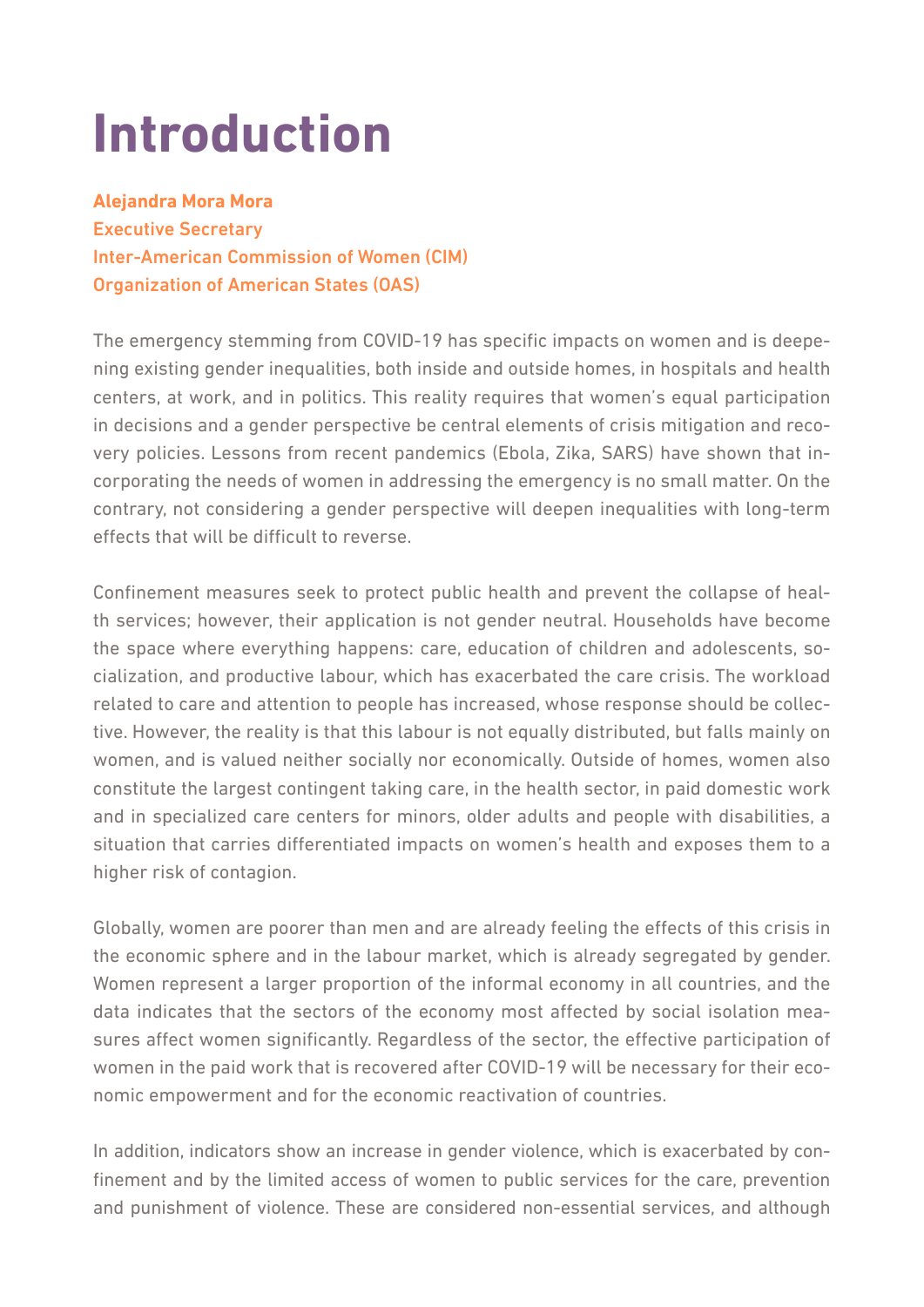most governments are tailoring measures to the context of the emergency, extraordinary measures are required for a situation that is extraordinary. Additionally, women are encountering excessive limitations to access sexual and reproductive health services, such as hospital-based deliveries, which could increase maternal mortality. The intersection of gender with other conditions of vulnerability exacerbates the negative impact of the crisis; therefore, it is a priority to pay attention to the most vulnerable groups such as migrant women, domestic workers, women deprived of liberty, women heads of household, women from the LGTBI community, and the most disadvantaged women from rural areas.

The gender perspective becomes even more important in addressing this crisis when, at the international level, some sectors have questioned basic agreements regarding the rights of women established over 25 years ago, including: the Convention on the Elimination of All Forms of Discrimination against Women (CEDAW), the Platform for Action of the Fourth World Conference on Women (Beijing), and the Inter-American Convention on Prevention, Punishment and Eradication of Violence against Women (Belem do Pará Convention). In this context, it is more necessary than ever that international and regional organizations such as the Organization of American States (OAS) and its Member States, strengthen the gender perspective in their analyses and decisions, strengthen their spaces for addressing and defending women's rights such as the Inter-American Commission of Women (CIM) and the National Machineries for the Advancement of Women, and ensure the equal participation of women in crisis response cabinets.

Similarly, the leadership of the countries of the region most committed to gender equality is critical. They have incorporated the standards of international treaties on equality, they have high levels of political and economic participation of women, with measures to support care, that address violence against women, that evolve with feminist policies even in foreign affairs, that incorporate new paradigms to measure and combat poverty. All this makes these countries less unequal and more competitive.

The challenge of governments and international organizations to implement policies that seek equality in the mitigation and recovery of this crisis may create opportunities for these policies to be more appropriate and effective, insofar as they respond to the needs of the whole population, including women. The region has an opportunity to establish new pacts, new alliances and new perspectives that compensate for the certainties that tumble in the advance towards the paradigm of equality.

In this regard, the CIM, with the aim of supporting Member States, presents this document with information and arguments on impacts, challenges, and actions to develop policies that respond to the different needs of the population, focusing on gendered impacts and the needs of women. This work is based on the knowledge generated during previous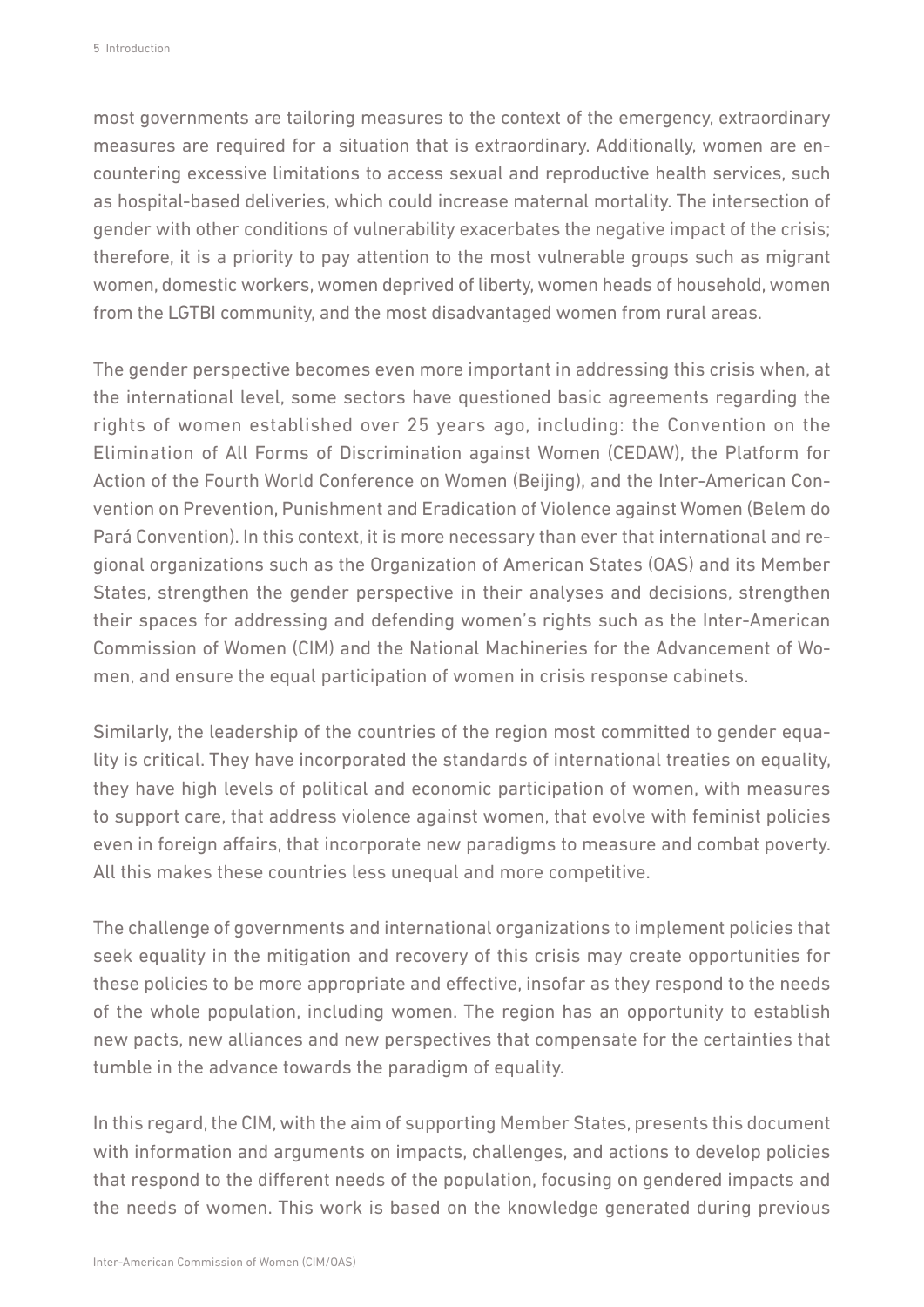health emergencies, on the available evidence and analysis of the gendered impacts of the current emergency, and on the information gathered from various meetings organized by the CIM over the last few weeks. These meetings have included the Ministers of Women and high-level authorities of the National Machineries, the Committee of Experts of the Follow-up Mechanism to the Belém do Pará Convention (MESECVI), and civil society organizations.

The document focuses on the areas of decision-making, security and violence against women, care and economic rights of women, and women's health, with special emphasis on sexual and reproductive health. It also addresses groups that were vulnerable before the emergency and that now confront increased risks, as well as other actions that are essential to adequately addressing the crisis, such as the availability of gender-disaggregated data. In sum, the document offers information that supports the incorporation of the needs of women in decisions as a priority in the exceptional times we are living.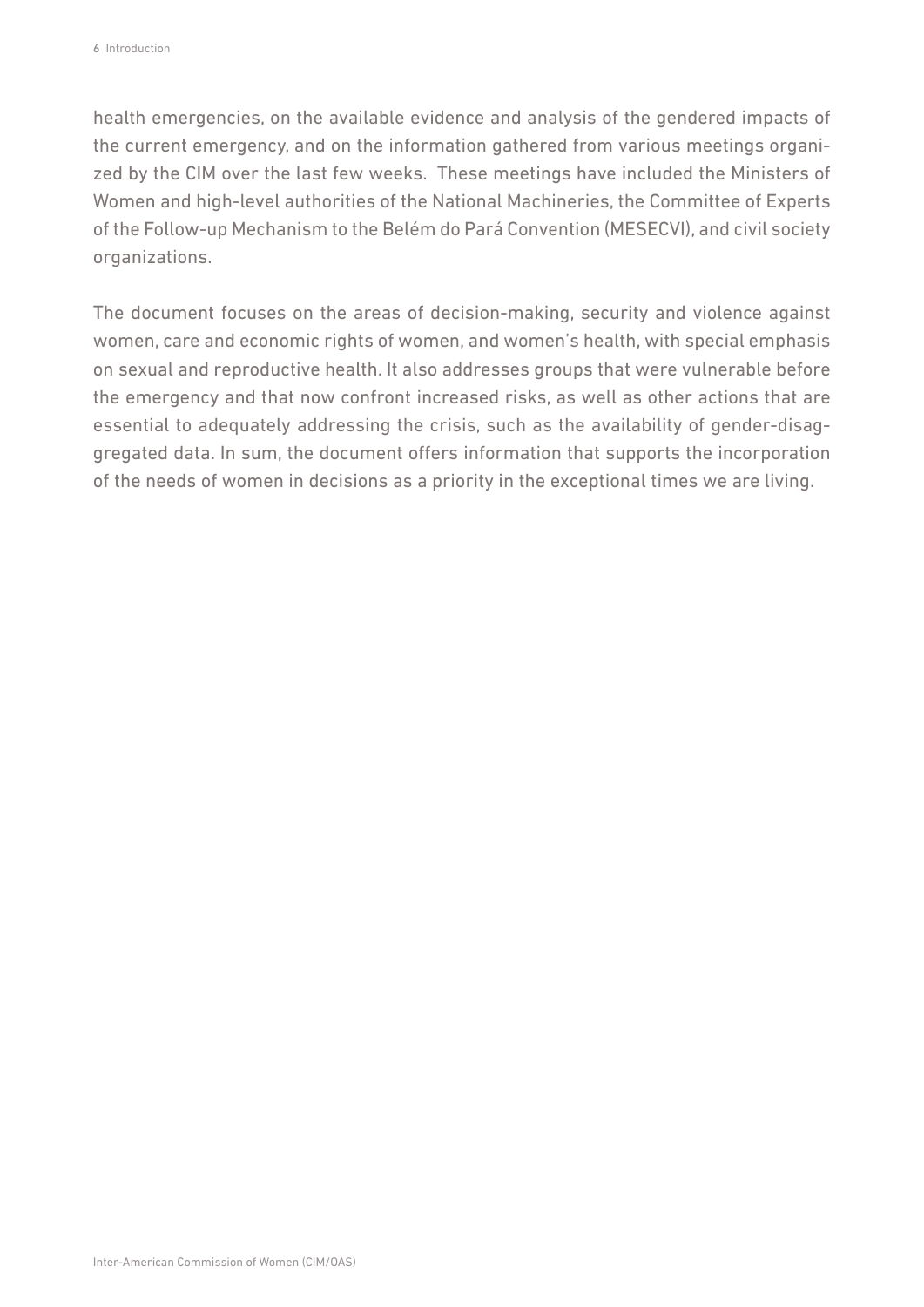## <span id="page-6-0"></span>**Cross-Cutting Approaches1**

**The rights-based approach.** Public policy with a rights-based approach is the set of decisions and actions designed, implemented, monitored and evaluated by the State - based on a permanent process of inclusion, deliberation and effective social participation. The aim of this rights-based policy is to protect, promote, respect and guarantee the human rights of all the people, groups and collectives that make up society, under the principles of equality and non-discrimination, universality, interdependence, indivisibility and progressiveness.

**The gender perspective** is an analytical strategy that includes three elements: (i) the differential impact that measures may have on men and women; (ii) the opinions, experiences and concerns of women and men at different points in the policy cycle; and (iii) the benefits that the measures bring in terms of reducing the inequality gap between men and women.

**Inter-sectionality** alludes to the importance of adopting differentiated measures that consider the particularities and diverse identities of women in special situations of risk. This leads to taking into consideration the intersection of factors such as race, ethnicity, age, sexual orientation, and gender identity and expression, among other variables that may accentuate a situation of risk to violence and discrimination.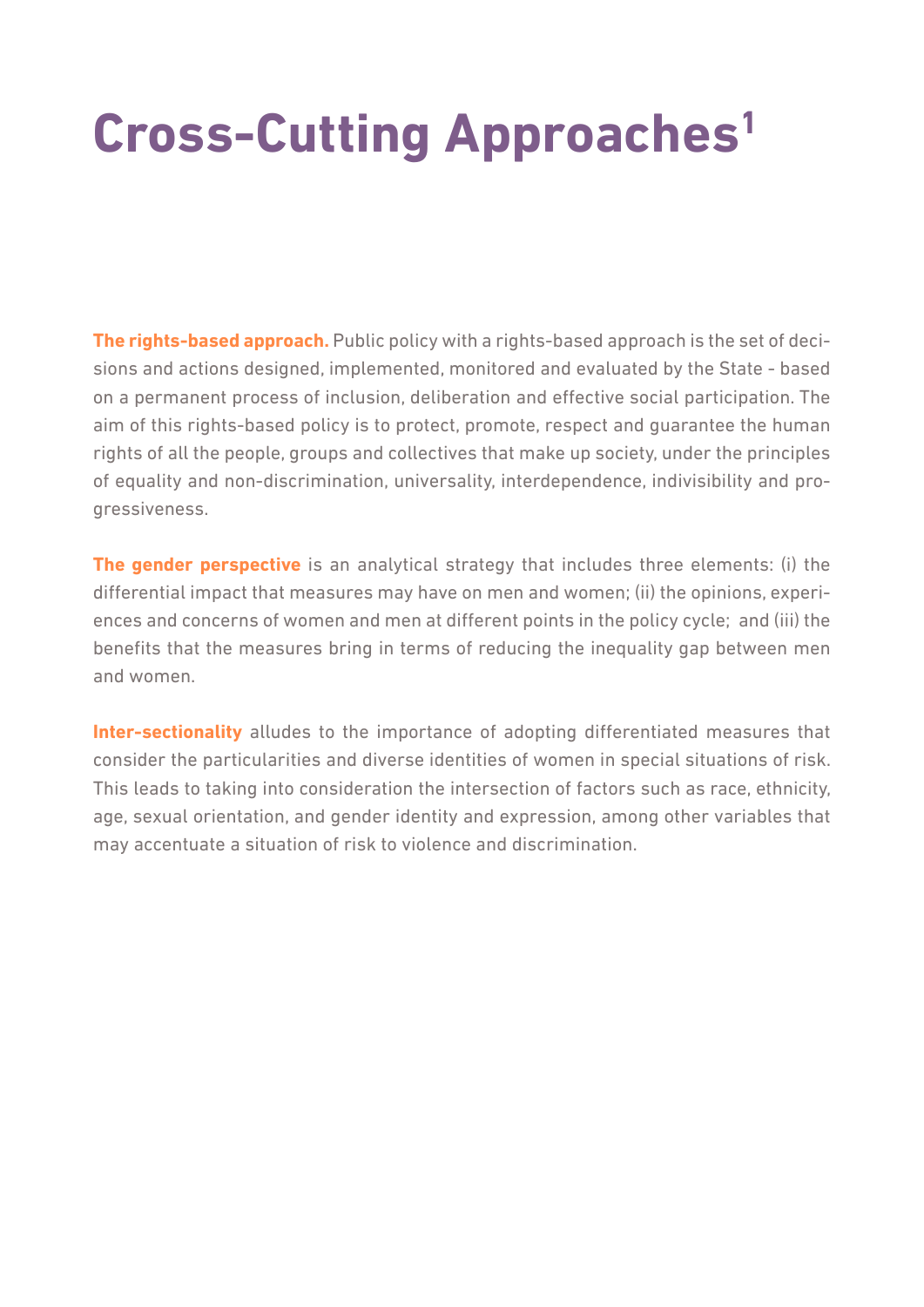## <span id="page-7-0"></span>**Decision-Making**

**• Equal participation of women in decision-making is essential to effective and appro**priate responses to the crisis.<sup>2</sup> Decisions that do not include women are partial, less effective and can even be harmful. During the Ebola crisis in 2014,<sup>3</sup> any response to the specific challenges faced by women was made more difficult due to underrepresentation of women at all levels of the national and international response. The equal participation of women in the response and recovery efforts of the COVID-19 crisis is important in itself for reasons of equality, justice and democracy. Women represent half of the population in all the countries of the region, bring different perspectives and assume greater leadership on the differentiated needs of women. The participation of women in spaces where real power resides is what makes the difference.<sup>4</sup> These arguments show that this crisis cannot be addressed without the effective participation of women that allows the visibility and incorporation of these different realities in the design and actions of public policy.

**• The incorporation of the Ministries for Women or the National Machineries for the Advancement of Women into the government crisis cabinets**, special task forces or other bodies will ensure that the gender perspective and the needs of women are taken into account in the decisions of governments in the face of the crisis.

**• The participation of experts and women's organizations** will provide an independent, specialized and multiplying voice for the gender perspective in crisis mitigation and recovery policies at all levels. During the Ebola emergency, women's groups used their networks to amplify messages on social distancing in communities, and played an important role in strengthening the response to the crisis.<sup>5</sup>

**• No setback is acceptable in terms of the rights earned by women to participate in decision-making, even during a crisis**. The region has been a pioneer in the world in the acceleration of equality in politics, with the adoption of quota laws and parity. Despite these efforts, women continue to be underrepresented in power in all state institutions (in regional averages: 30.6% of parliaments,<sup>6</sup> 28.5% of ministerial cabinets, 15.5% of mayors and  $32.1\%$  of the highest courts of justice),<sup>7</sup> which is why States must redouble their efforts to ensure the equal participation of women in crisis response mechanisms.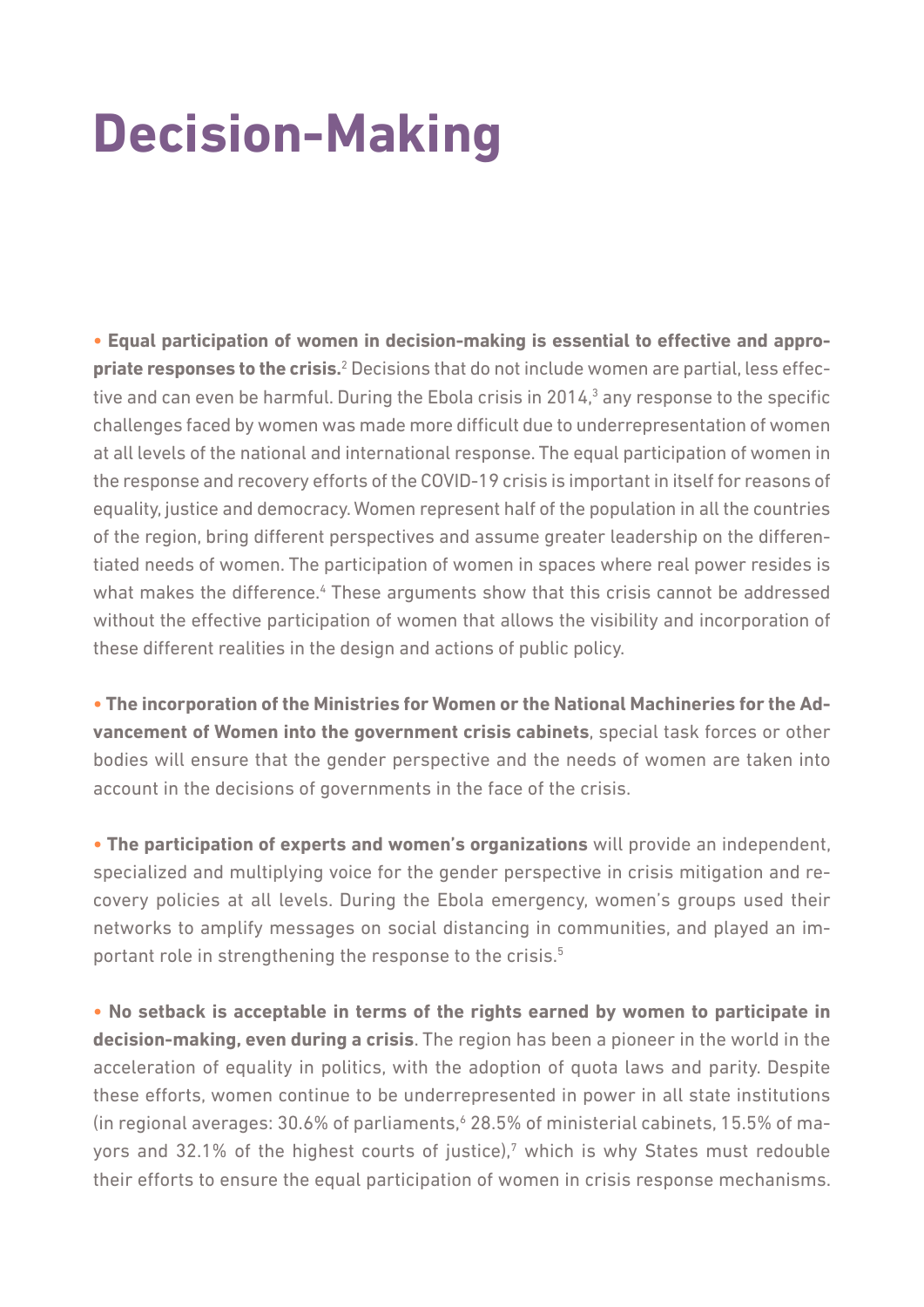Among the OAS Member States, only eight countries have women Ministers of Health,<sup>8</sup> they make up 70% of the workforce in the health sector, but they represent only 25% of leadership positions.<sup>9</sup> The WHO notes that "women provide health and men lead it" and has estimated that achieving gender equality in the health sector will take 202 years. We must continue promoting acceleration and affirmative action measures that guarantee the equal presence of women in all spaces.

### **"Equal participation of women in decision-making is essential to effective and appropriate responses to the crisis"**

**• Women leaders are excelling in managing the crisis**. Women lead some of the countries that are fighting this crisis most effectively,<sup>10</sup> which is contrary to data that indicates that 50% of the population, including a majority of men, considers men to be better leaders than women.11 Keeping these positive references in mind can help neutralize gender biases, leading to positive evaluations of women's leadership abilities and transformations in the exercise of power.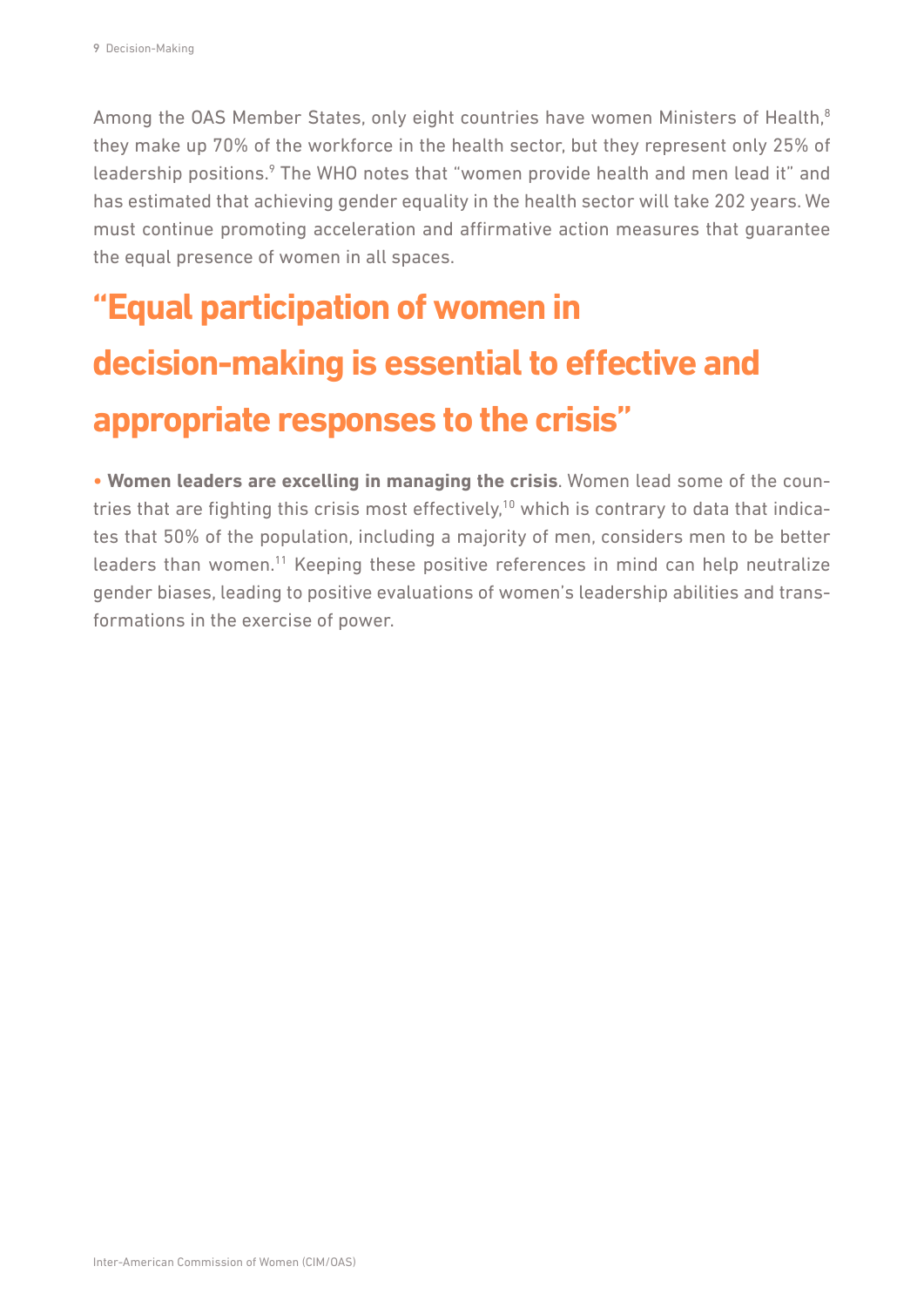## <span id="page-9-0"></span>**Violence against Women and Girls**

**• Confinement forces women to be locked up with their abusers**. Considering that the home is the most dangerous place for women,<sup>12,13</sup> confinement increases the risk of violence against women as the length of co-habitation increases;<sup>14</sup> conflicts arise around domestic and family issues; the violence continues without interruption and generates a perception of security and impunity for the aggressor.<sup>15</sup> It is essential to declare the hotlines on violence, counseling centers and psychological, psychosocial and legal care as essential services and to reinforce them. Information campaigns on the prevention and care of violence, guaranteeing that complaints will be attended and that the victims are not alone are also key measures.

**• The confinement of girls generates an increase in sexual violence against them and**  more obstacles against their permanence in school.<sup>16</sup> Confinement exposes girls to more abuse and violence, added to which is the risk of school dropout and exclusion after the pandemic. States must guarantee girls' safety and additional support to minimize the increase in the risks of violence and dropping out of school once the confinement ends.<sup>17</sup> Online school classes (primary, secondary and tertiary levels) must include information on available resources to report cases of violence, the teaching/academic team must be prepared to deal with these situations and remotely identify situations of risk of violence, abandonment or exclusion.

**• Increase in violence against women and girls on the internet (cyber violence)**. During this time of emergency and isolation, technology is a fundamental tool for access to information, education, work, and even facilitates access to services for women victims of violence, but it also opens new paths for perpetrators.<sup>18</sup> It leads to greater exposure of victims online and activates the network of sexual predators.<sup>19</sup> In order to confront this problem, measures known as the 3 "S"20 should be adopted to: (i) sensitize, to prevent cyber violence against women and girls through training, learning, campaigning and community development to promote changes in attitudes and social behaviors; (ii) generate safeguards for supervising and maintaining a responsible Internet infrastructure, and having well-founded user care practices; and (iii) enforce sanctions through laws, regulations and governance mechanisms to discourage and/or punish violators from committing these crimes.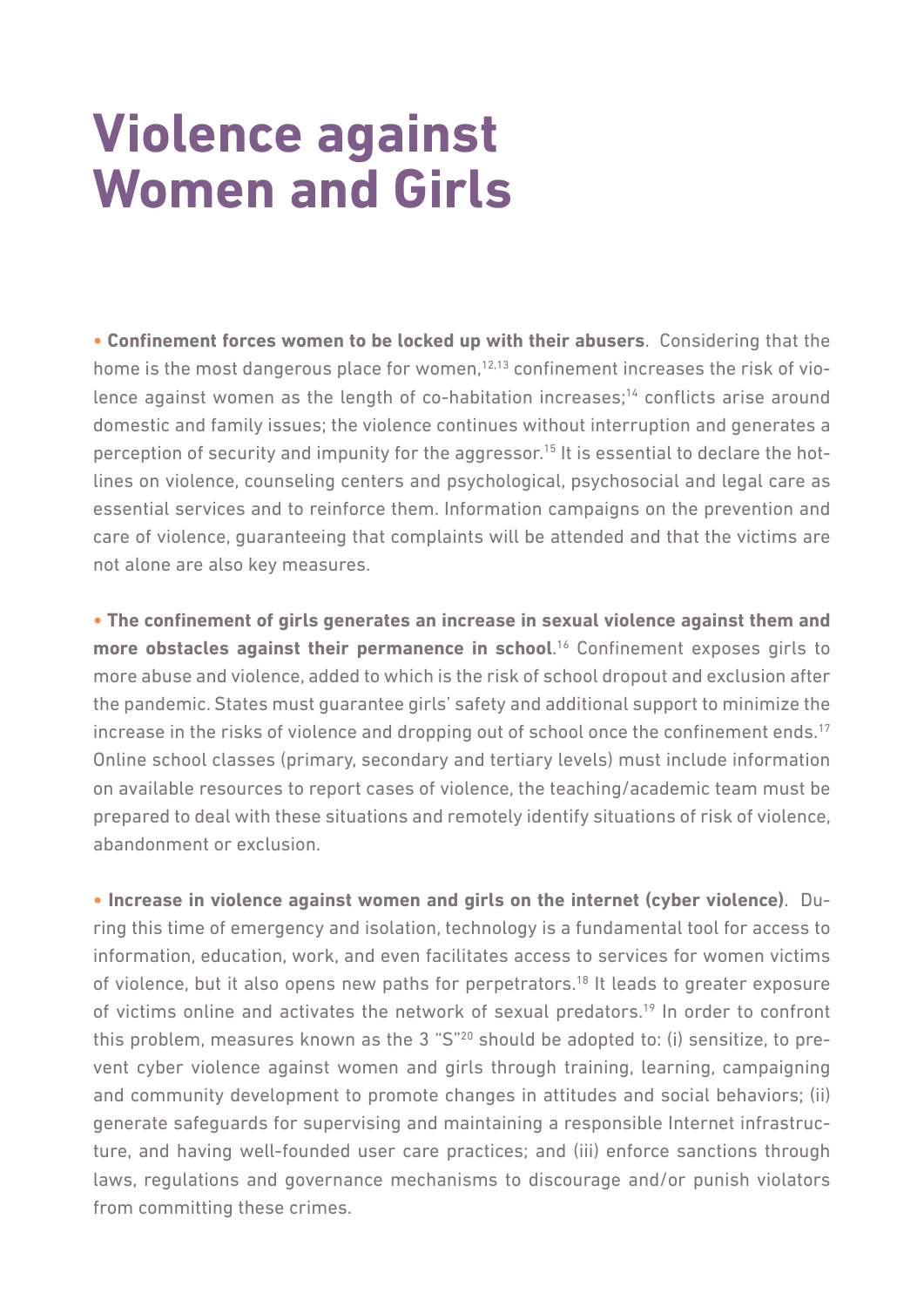**• Violent attacks and harassment against health personnel - a collective made up of a majority of women - in homes and on means of transport cannot be tolerated**. Taking into account that health personnel are mostly women, these violent protests take specific forms against women and generate differentiated impacts. In response to this new risk, governments can launch campaigns to prevent this violence, provide safe means of transportation for nurses and other health personnel at risk of violence in public spaces, provide psychological support and mechanisms to report these forms of abuse.

### **"Confinement forces women to be locked up with their abusers"**

**• Complaints are more difficult for gendered reasons**. Women have an enormous fear of breaking quarantine orders and restrictions on health and movement<sup>21</sup> that is exacerbated by their roles in care and protection, making it essential to ensure mobility for women victims of violence and their relatives without special authorization. Likewise, special measures should be adopted to facilitate complaints, reinforcing existing mechanisms and contemplating alternative measures. Technology should also become a facilitating means for filing complaints, through mediums such as smart phones and silent messaging, virtual police stations, panic buttons, geolocation, and even the use of social networks (WhatsApp, Facebook and Instagram). Likewise, the suitability of filing complaints can be evaluated in easily accessible places such as pharmacies, supermarkets or other essential services, which are those closest to the communities where women live.

**• Services for the care and protection of violence against women are not adapted to respond to the COVID-19 emergency**. The services must also be adapted to ensure access for women victims of violence throughout the national territory, and overcome difficulties in reaching rural areas, $^{22}$  as well as be adapted to specific needs in each territory. Gaps in the number, availability and specialized training of police and security forces between urban and rural areas can create a void in the rule of law in rural, remote or marginal communities, which face less access to all kinds of public services, worsening the risk and situation of women victims of violence. $23$ 

Likewise, services must have routes of action to ensure the safety of women at risk during the emergency, adapting protocols to reinforce their effectiveness during the crisis period. A relevant measure in this special period is the automatic extension of judicial protection measures and precautionary measures to women victims of violence, which many of the region's governments have already ensured.<sup>24</sup> Regarding care services, governments can strengthen access to smart telephony and silent messaging as new measures. It is necessary to declare the hotlines for violence and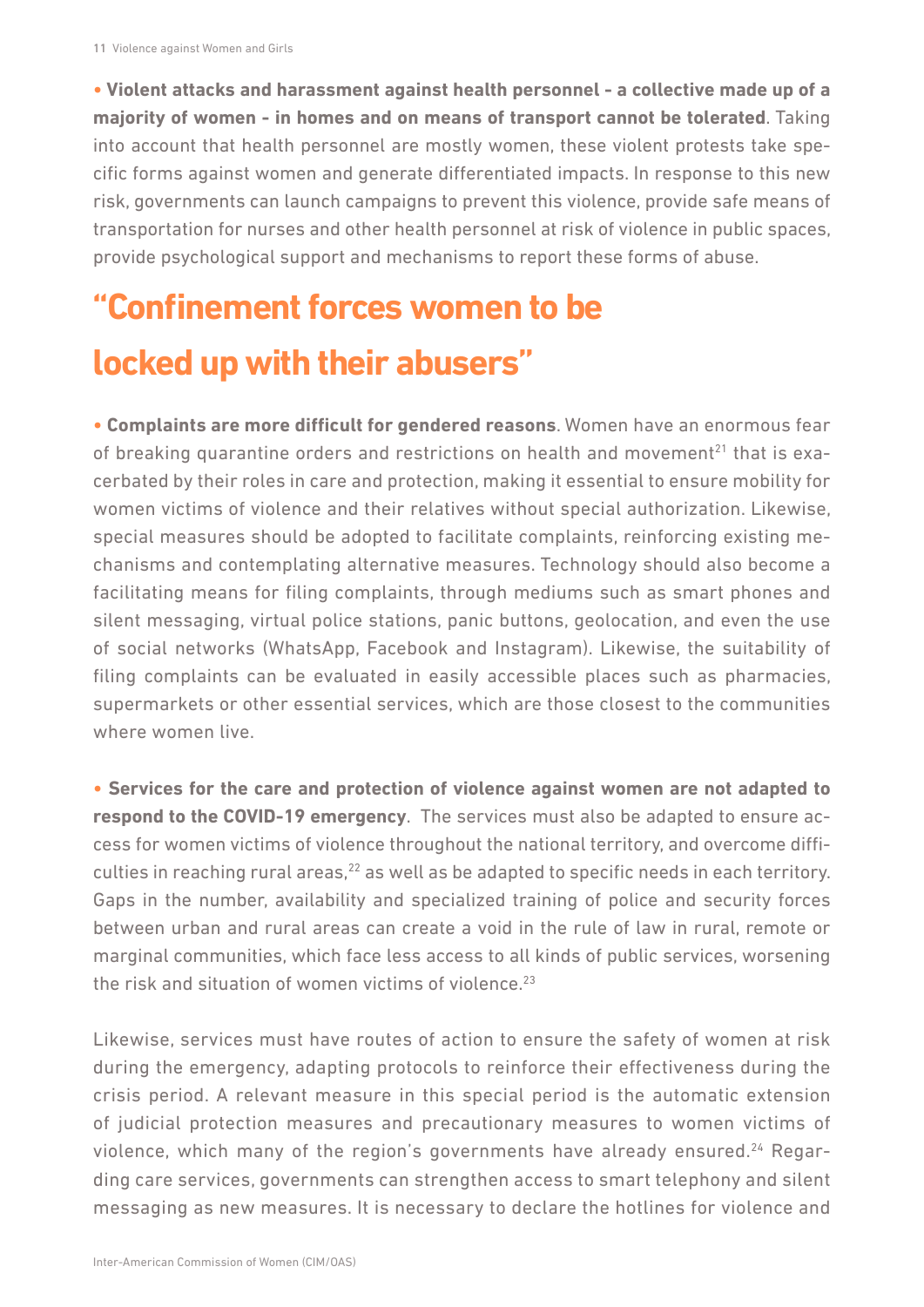existing psychological, psychosocial and legal counseling and care centers as essential services, and to reinforce them, guaranteeing their access to resources during this exceptional situation.

**• The infrastructure of shelters or places of refuge for women victims of violence and their families face capacity, health and budgetary limitations**. <sup>25</sup> This situation will become more complicated as confinement intensifies, so it is necessary to consider measures to exclude aggressors from the home, and not only think of shelters for women and their families; as well as launching extraordinary temporary shelters; and/or enabling hotels and other accommodations for women, children, and older adults, with adequate budgets and care protocols.

**"Technology should also become a facilitating means for filing complaints, through mediums such as smart phones and silent messaging, virtual police stations, panic buttons, geolocation, and even the use of social networks"**

**• It is urgent to carry out emergency monitoring of data and public records of violence before and after home isolation**. Data that includes the forms that violence takes during confinement, $26,27$  in both homes and public spaces, will make it possible to understand the impact of violence against women and improve the planning of the corresponding public policies.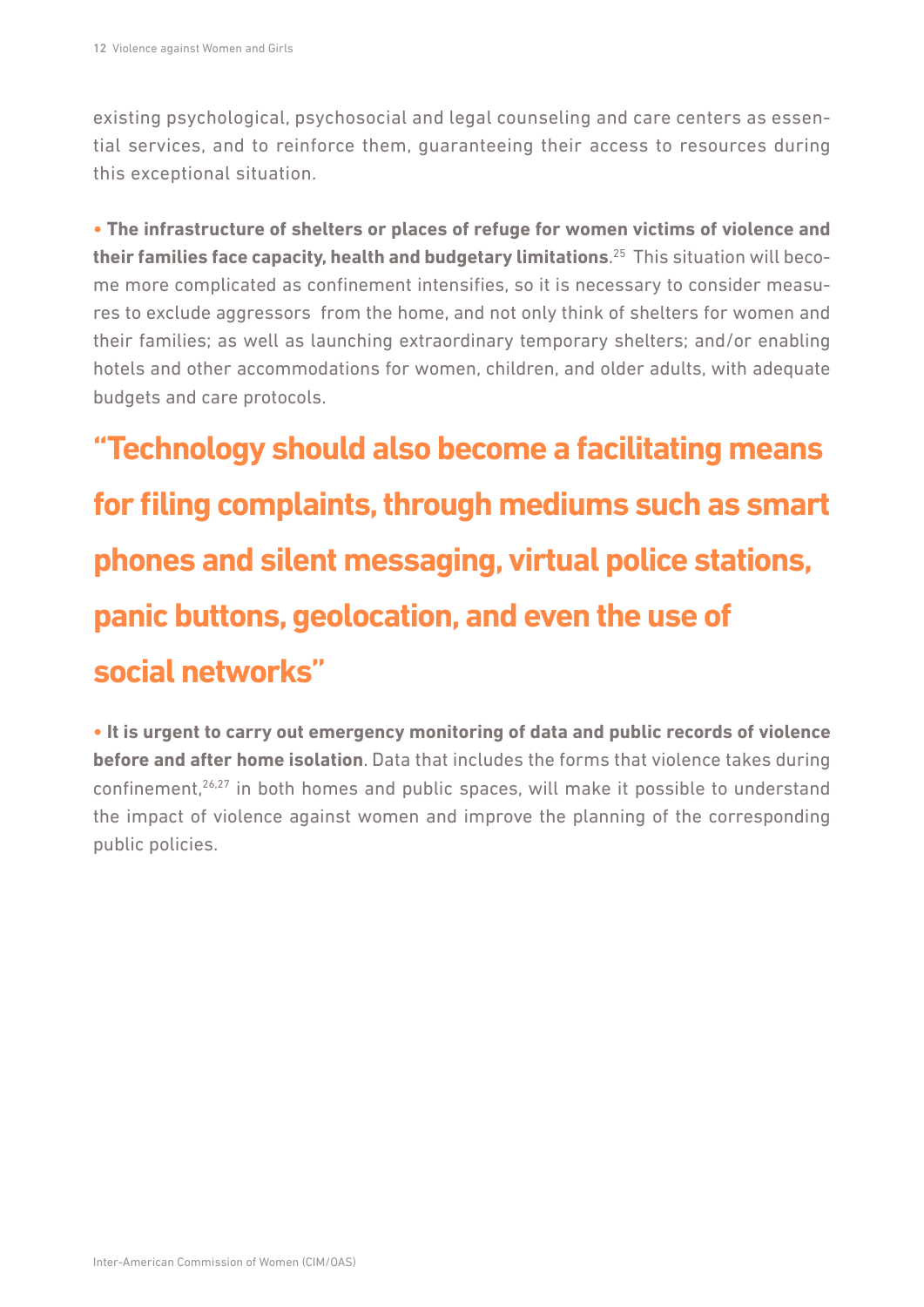## <span id="page-12-0"></span>**Care and Women's Economic Rights**

**• Confinement exacerbates the care crisis, increasing the women's global workload**. According to the ILO, women are responsible for 76.2% of all hours of unpaid care work (more than triple that of men),<sup>28</sup> and they work double or triple hours, a situation that has worsened with confinement measures, particularly in families with children of preschool age or who cannot independently assume distance education. The current situation has also worsened in families that include dependent older adults or where a member suffers from chronic disease, both groups at risk for coronavirus. **This increased workload negatively affects paid work and women's health, especially in the absence of institutionalized care systems**.

**Women's increased job insecurity is explained by the gender roles and care responsibilities assigned to women**. Care is collective; however, social gender norms attribute the role of care to women, which limits their participation in the labour market, causes the wage gap and limits their access to quality employment. In the past, the Ebola virus has shown that quarantines significantly reduce women's economic and survival activities, and their post-crisis resilience when preventive measures are in place is much lower, leading to a deepening of gender inequalities in the post-Ebola situation.<sup>29</sup>

**• In this crisis, the importance of caring for people at home and abroad has been highlighted, as well as the need to adopt measures to redistribute this burden among the State, the market and within families**. It is essential to promote co-responsibility between men and women, both in the workplace and in the home. During containment measures, governments can address this issue through campaigns aimed at both women and men to promote co-responsibility. Companies that have the option of facilitating teleworking for their staff should promote flexibility that allows both men and women and all their staff to equally reconcile household and care responsibilities with work activities, from recognition of the higher workload in families that is mainly assumed by women

Likewise, it is important to guarantee care-related leave for both men and women. With an equal balance in productive and reproductive responsibilities, both women and men can continue in the labour market on equal terms, without women being affected to a greater extent by cuts or dismissals due to their unequal distribution of household work.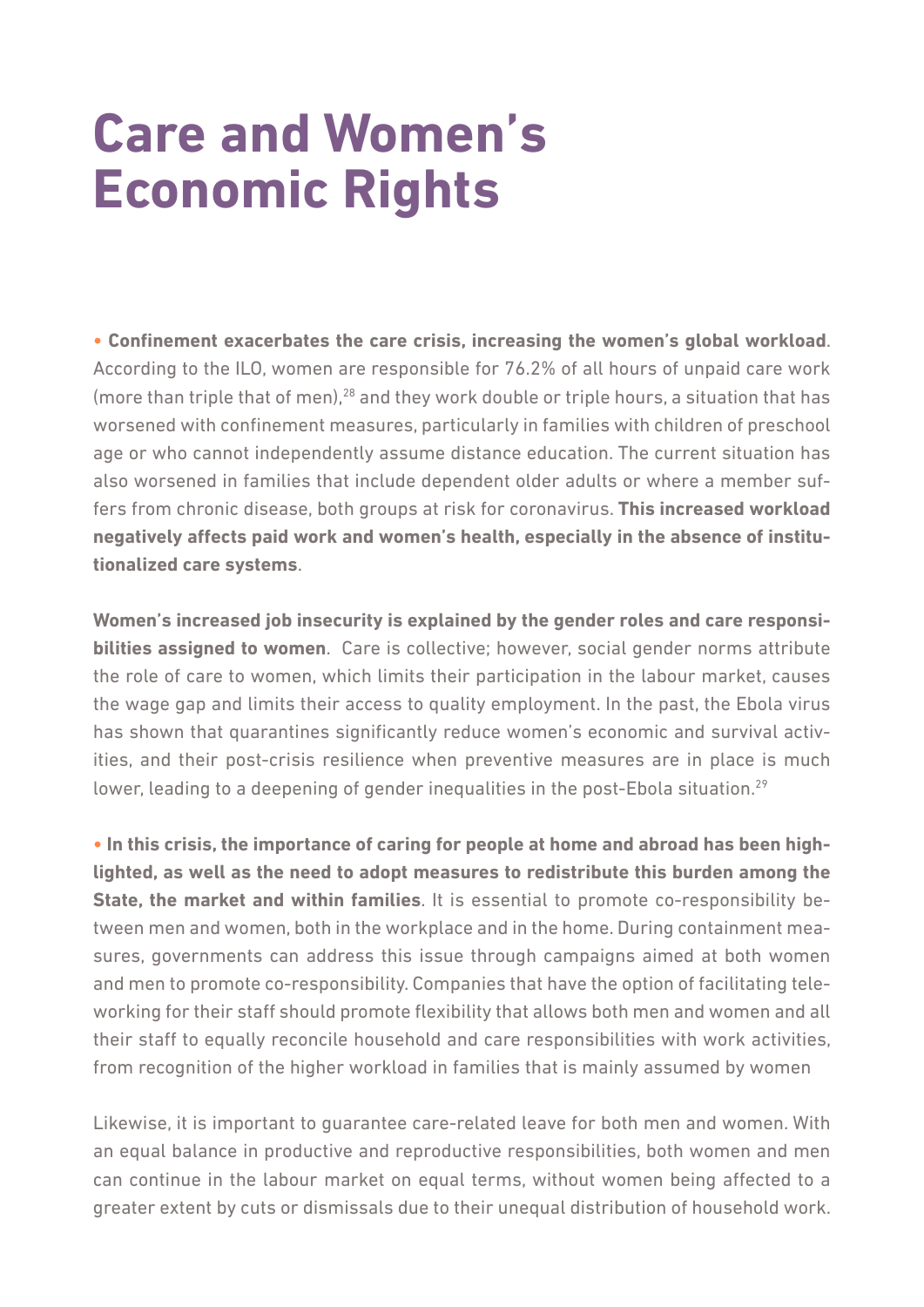In the medium term, States should prioritize and invest in care services, offering progressively more coverage under the consideration of essential service, as a condition to facilitate the insertion or reintegration of women into economic and productive life. At the legal level, progress must be made in recognizing reproductive and care work as a right.

**• In times of economic crisis, the risk to poor women increases.** In 2017, for every 100 men living in poor households in the region, there were 113 women in a similar situation.30 On the other hand, around 2017, the percentage of women without their own income reached a regional average of 29.4%, while the figure for men was 10.7%.31 In other words, almost a third of the women in the region depend on others for their livelihoods, which may pose a particular vulnerability in the context of the current emergency.

### **"Women's increased job insecurity is explained by the gender roles and care responsibilities assigned to women"**

**• The COVID-19 crisis cannot lead to a decline in women's labor participation, and therefore their access to economic rights must be guaranteed. Furthermore, the participation of women in the labor market is relevant for countries' economic growth**. Women start from worse conditions in confronting this crisis, have lower labour market participation, are more affected by unemployment and are more concentrated in vulnerable and low-productivity sectors. In the region, the labour participation of women is 50.3%, 25 percentage points below that of men. $32$  The unemployment rate in 2017 was 10.4% for women compared to 7.6% for men.<sup>33</sup> Similarly, 51.84% of women in the region work in low productivity sectors, and of these 82.2% are not affiliated or contributing to a pension system.<sup>34</sup> There is a strong link between informality and poverty,<sup>35</sup> which is why the high percentage of women in the informal sector contributes to their situation of poverty. This despite the relevance of women's labor participation for GDP. The IMF has stated that, in countries with the largest gaps in participation rates, closing these gaps adds, on average, 35% to GDP.<sup>36</sup> The job insecurity of many women puts them at greater risk; in the recovery period they may be without income for their well-being and that of their family. This is aggravated for single-parent families, most of which are headed by women. According to ECLAC data, as a result of the 2008 global economic crisis, the unemployment rate increased more for women than for men between 2008 and 2009.37 In the face of the inevitable economic crisis, the only way to avoid the sexual segmentation of work – meaning that women are assigned to unpaid work in the home and men to paid public work, which would reinforce gender inequalities in households and in the world of work – will be with affirmative action measures by productive sectors and public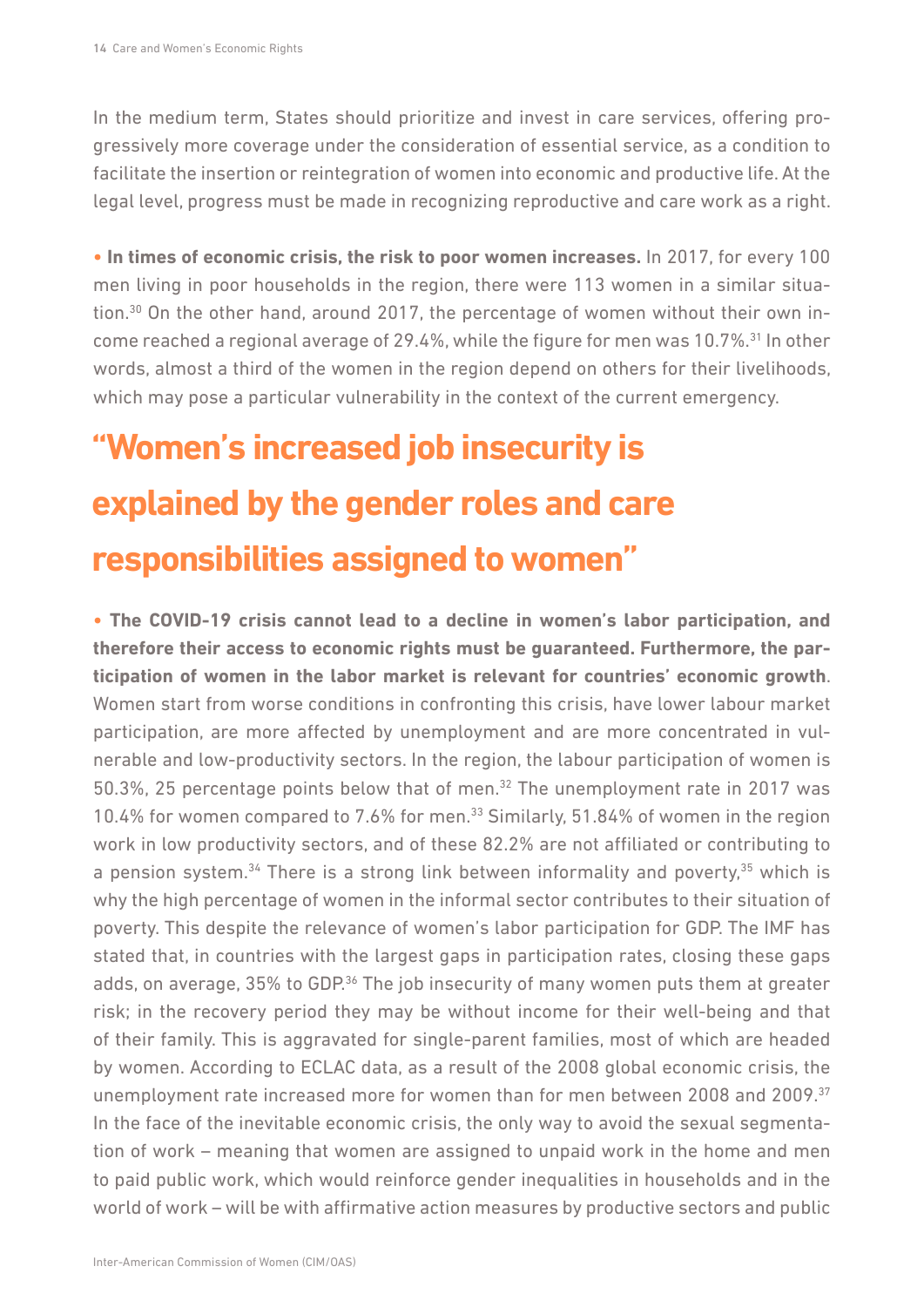information campaigns on the individual and collective importance of women's reintegration into the workplace.

**• Economic sectors most affected by unemployment have a high concentration of women**. Initial global data<sup>38</sup> indicates that the sectors of the economy most affected by the COVID-19 emergency are retail, lodging and food services, and manufacturing industries. In Latin America, on average, 21.9% of women work in the commerce sector, which also has a high percentage of men (17.7%). Women are the majority in accommodation and food service activities. Specifically, in the tourism sector, women represent 54% of the workforce and face the almost total disappearance of their livelihoods, as COVID-19 has paralyzed tourism worldwide. In the absence of alternatives, particularly in countries like the small islands of the Caribbean where tourism represents the main economic activity, women could face devastating economic situations. In the recovery period, affirmative action measures are required for women.

**• Most single-parent households are headed by women and the current situation may exacerbate their vulnerability**. In all the countries of the region during the last two decades, the number of female-headed families (households headed by women as single mothers) has increased.<sup>39</sup> The ILO indicates that women, who assume the economic and care responsibilities of children and older, sick or disabled adults, and who carry out the bulk of unpaid care work, head 78.4% of single-parent households. These households, in general, have less access to safe housing and associated resources (drinking water, sanitation) and higher levels of poverty.<sup>40</sup> In the face of COVID-19, these households face a particular vulnerability, since women have to continue managing productive work, if they still have it, and reproductive work (child and other dependent care, domestic work, and the education of children) in the extremely limiting circumstances of confinement or quarantine. The indicators "not working because of care work" and "single-parent household headed by women" must qualify to receive benefits and affirmative actions, in the form of cash transfers or other immediate relief measures, as well as opportunities in the medium and long term.

**• Domestic workers are more exposed to the loss of their jobs in conditions that condemn them to poverty**. In Latin America, 11.2% of women work as domestic workers, the sector with the lowest income in the economy and little or no protection. Domestic workers face the double risk of contagion for continuing to work, or poverty for stopping working in informal situations where they do not have access to paid leave.<sup>41</sup> This sector requires specific affirmative actions to mitigate the impact on this group.

**• Migrant workers are experiencing serious economic and health consequences**. In particular, migrant women engaged in care and domestic work are experiencing serious economic and health consequences as a result of the crisis. Travel restrictions can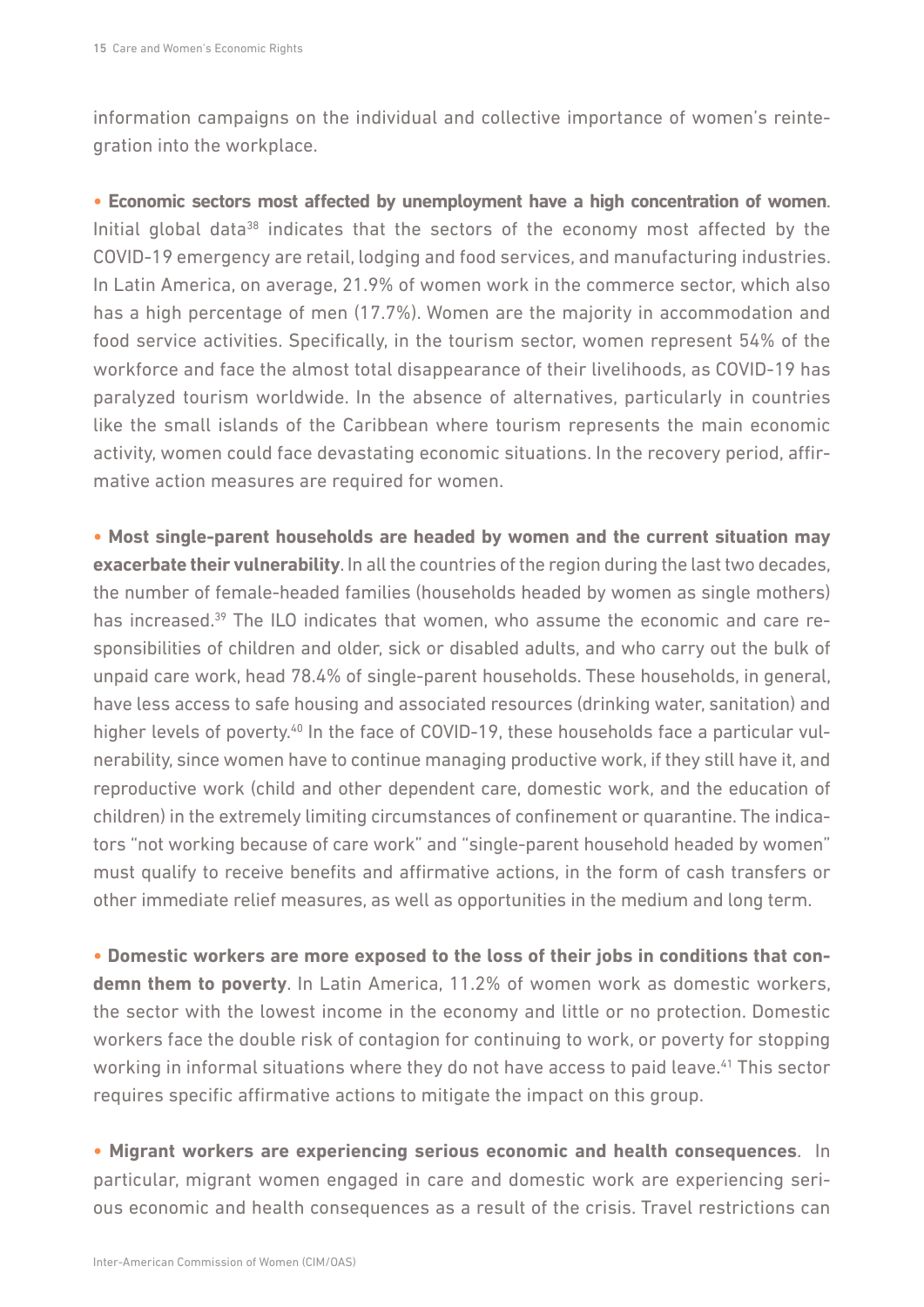prevent women from reaching their jobs or they may leave their jobs due to health risks, 42 while the irregular situation of migrant workers can impact their access to health services and other resources. Fear and specific concerns about the crisis, together with xenophobia, may also have particular repercussions on the safety of migrants and their access to justice resources and general health services, and in particular, sexual and reproductive health, therefore, specific actions are required to mitigate the impact on this risk group.

### **"The COVID-19 crisis cannot lead to a decline in women's labor participation, and therefore their access to economic rights must be guaranteed. Furthermore, the participation of women in the labor market is relevant for countries' economic growth"**

**• Women's economically precarious situation must be central to fiscal and economic policies**. Fiscal policy has enormous redistributive power and is not neutral from a gender perspective. As a general guideline, the groups most affected by the economic crisis - households, workers and companies - must be treated as a priority and mechanisms and affirmative actions when necessary must be incorporated within all groups to avoid discriminating against women. These should apply to the most immediate measures aimed at alleviating poverty, supporting the informal sector, within the framework of credit policies, as well as in the design of other tax reliefs. These priorities should also be reflected in measures aimed at those who employ women, women employers, and those who generate linkages with women's companies.

**• Immediate economic relief measures must ensure the principle of non-discrimination and include affirmative actions to ensure that women are not left behind, particularly women from the highest risk groups**. Accelerating the development of instruments to ensure that social and economic policies do not discriminate against women is important now and will define the society that emerges from the crisis. Among the measures that governments can implement are to extend access to social protection in low-productivity sectors; secure alimony payments; facilitate access to baskets of basic foods and other basic necessities; grant cash transfers and provide alternative temporary jobs (for example, in the manufacture of personal protective equipment). Ensuring non-discrimination, particularly in groups that are in poverty and in the informal economy, implies paying attention to possible problems of under-registration in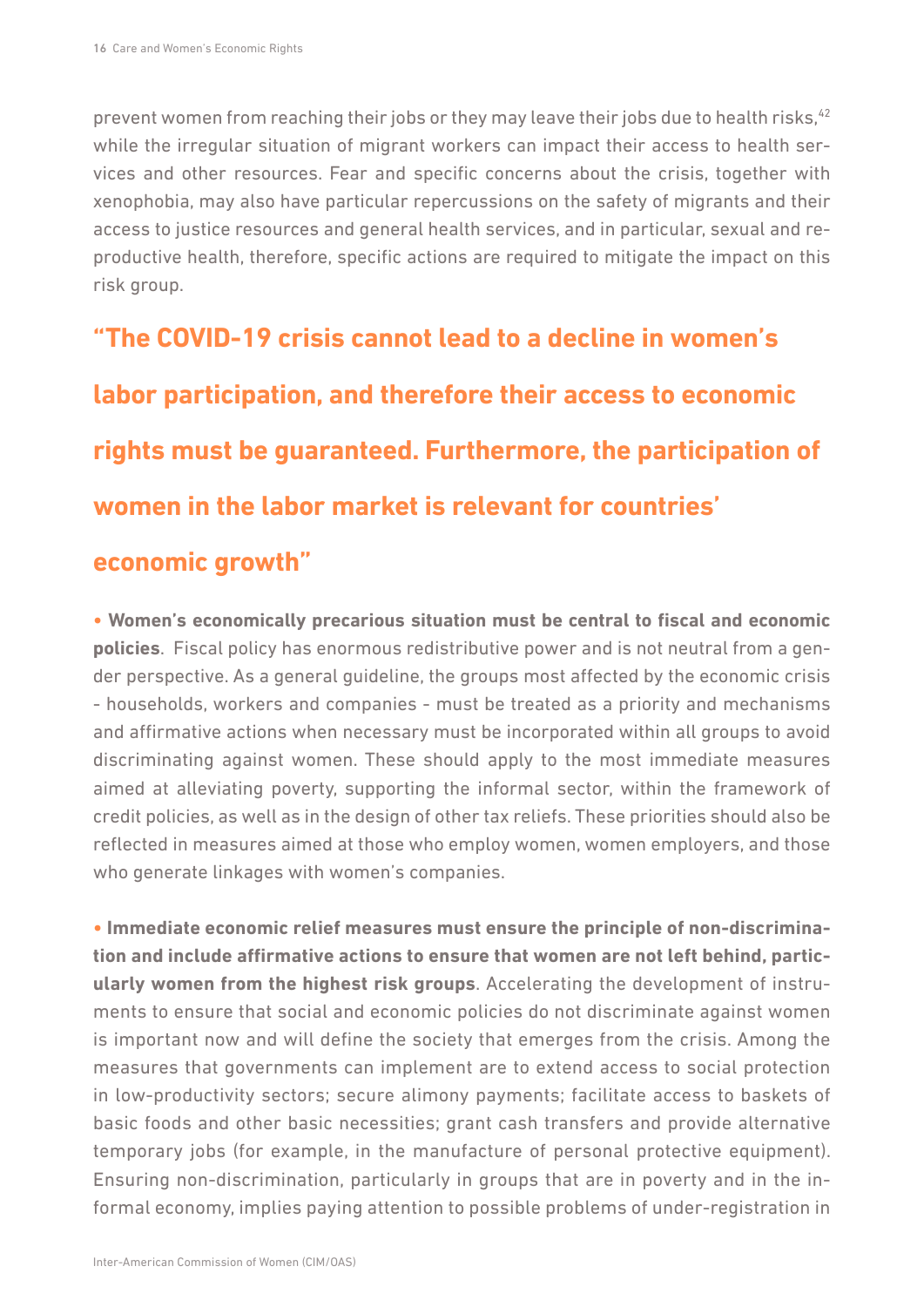the civil identification necessary to be able to access government support, a problem that particularly affects women.

Likewise, in the search for solutions through social dialogue and in relations with trade unions, analysis and solutions must take into account the gender-differentiated impacts of the crisis.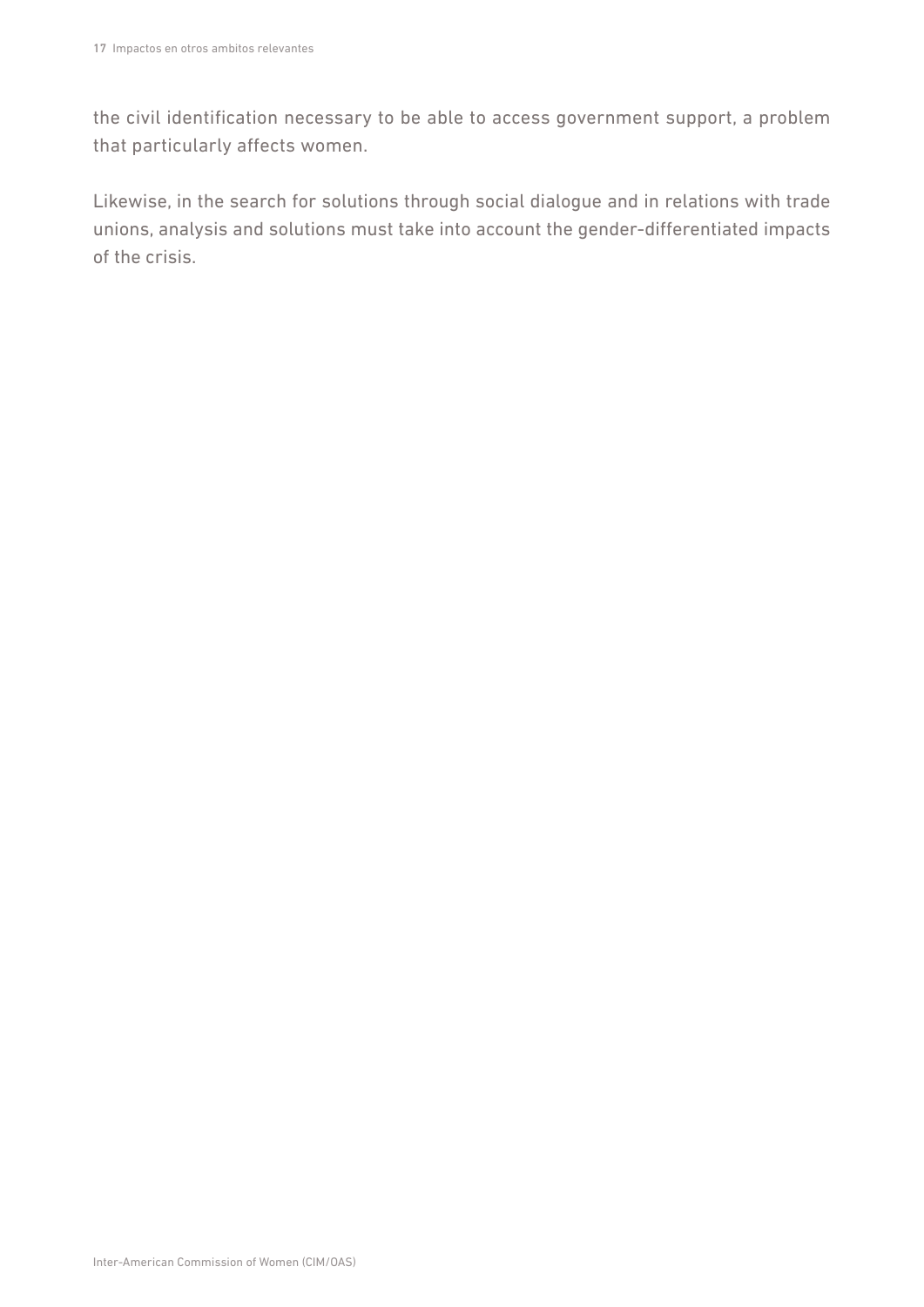## <span id="page-17-0"></span>**Women's Health**

**• Women are more exposed in health services**. In the region, half of medical personnel and more than 80% of nursing personnel are women, the highest percentage in the world.<sup>43</sup> They are however, a minority in decision-making positions and face a salary gap of 28%.<sup>44</sup> The global shortage of necessary protective equipment such as masks, gloves and goggles will have a particular impact on the risk of contagion for women.<sup>45</sup> Women may have different needs in this key sector facing the emergency, including transportation between their homes and places of work and services for the care of their dependents.

**• Policies must assess the overload of productive and reproductive work responsibilities and its impact on women's physical and mental health**. The additional burden of balancing reproductive work including the care of children and other dependent people, teaching, and more demanding hygiene routines, with paid work, can cause and exacerbate physical and mental health problems in women, in a context of little access to financial and health resources to mitigate them. It is important to assess the measures that are taken based on their gendered impacts, such as those referring to the division of the population by sex to structure outings during the confinement stage. These have shown weaknesses as the risk of contagion for women in the markets increases, since they are the ones who do the shopping en masse due to their gendered household roles. In the design of emergency measures, governments should consider this increased workload on households that women assume.

**• Increased need for health services. Especially access to sexual and reproductive health services**, including access to contraceptives, the need for which will increase as a result of the quarantine and other measures implemented to deal with COVID-19.<sup>46</sup>

**• Lack of attention and critical resources for sexual and reproductive health services directly affects women, adolescents and girls**. The absence of these services could increase maternal mortality and morbidity, increase rates of teenage pregnancy, HIV, and other sexually transmitted infections.<sup>47</sup> In Latin America and the Caribbean, an estimated 18 million additional women will lose their access to modern contraceptives, given the current context of the COVID-19 pandemic. Governments may consider using mobile phones to deliver certain sexual and reproductive health services.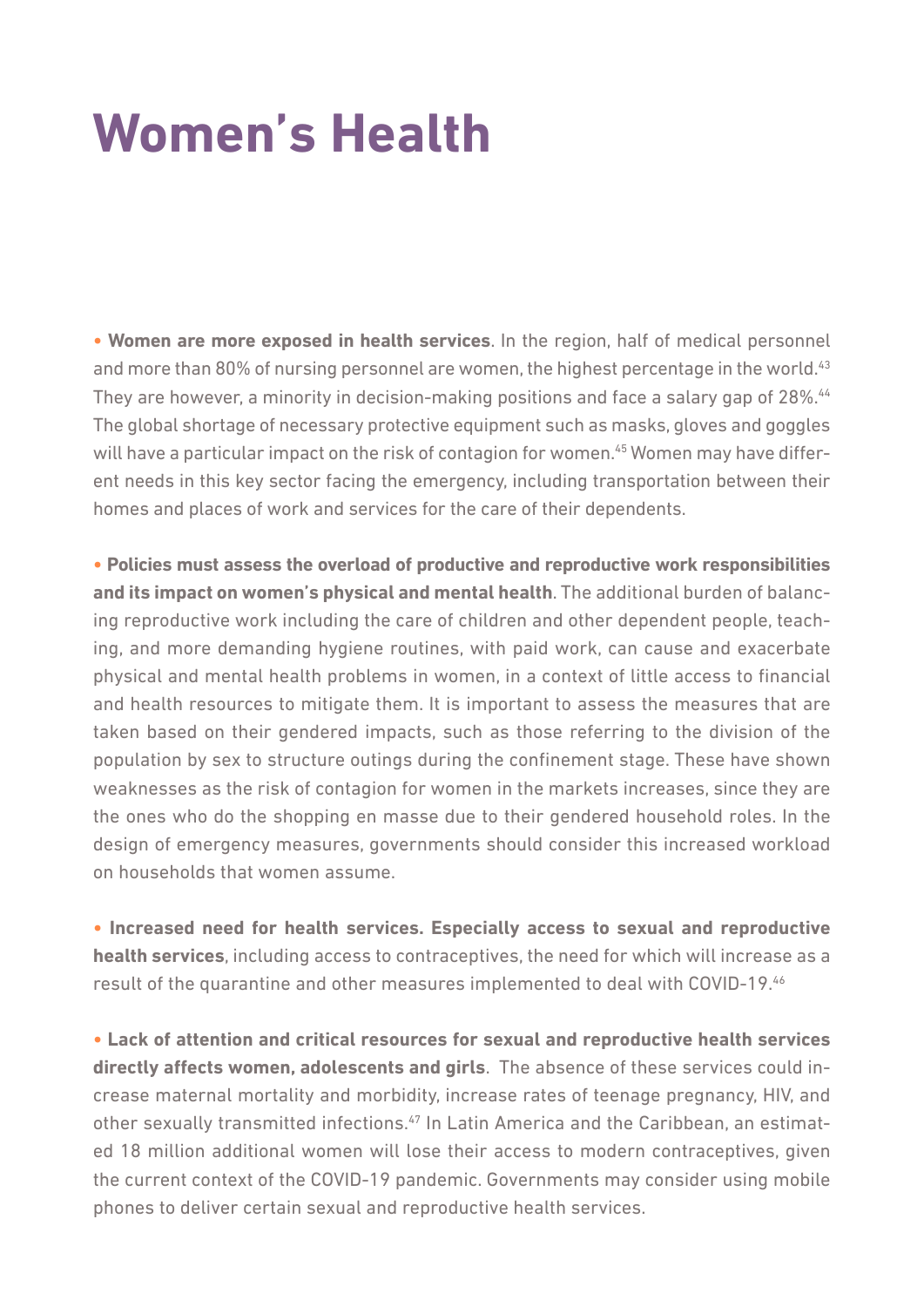#### **"Women are more exposed in health services"**

**• Pregnant women may face greater risks**. The region of the Americas comes to this crisis with a significant lag on the issue of maternal mortality, which was the only Millennium Development Goal that the region did not achieve. During the Ebola emergency, maternal mortality increased by 75% and the number of women giving birth in hospitals decreased by 30%.48 There is still little evidence on the impact of COVID-19 on pregnancies, although it is already known that the immunological changes experienced by pregnant women increase their risk of infection from a multiplicity of diseases.<sup>49</sup> Pregnant women are in greater need of health care services, putting them at high risk of contagion, while facing a shortage of health care services and hospital overcrowding. As part of the general measures to limit contact, several countries have prohibited the entry of midwives, partners and other family members during childbirth/postpartum, which leaves women in a situation of isolation. Other women are opting for home births, but not necessarily with the appropriate conditions to face them, so special information and attention measures must be taken.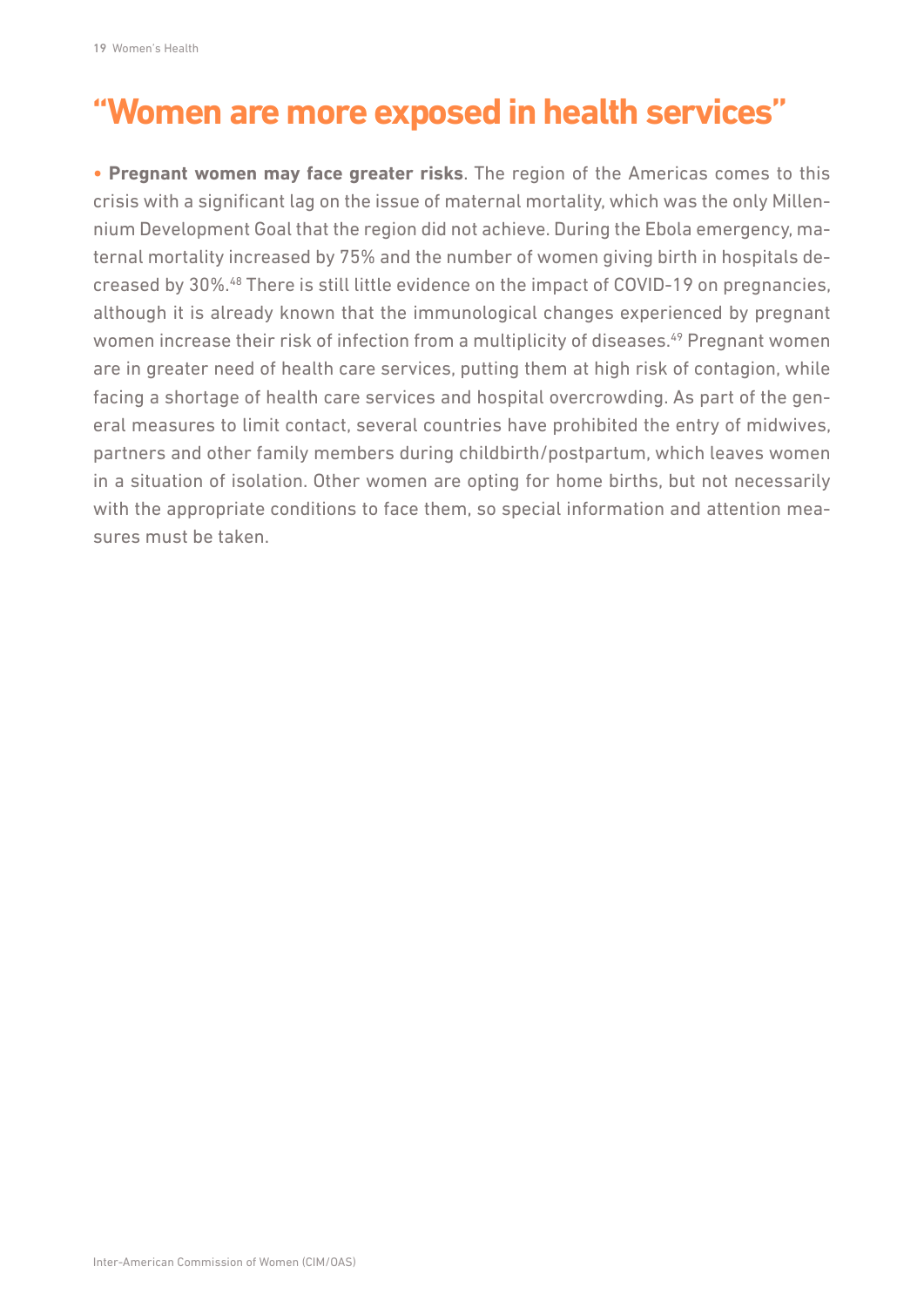## <span id="page-19-0"></span>**Groups at Higher Risk**

**• Migrant women**, including women refugees and displaced by conflict and other emergencies, may also face particular challenges, especially lack of access to health services. In March 2020, more than 4.9 million people had left Venezuela, mainly for other countries in South America.50 In addition to the shortage of essential supplies and health services, migrant care centers, shelters or immigration detention centers can present overcrowded conditions that create higher risks of infection.

**• Afro-descendant and indigenous women may face greater risks**. This due to socioeconomic inequality and other associated factors such as lack of drinking water and malnutrition.51 In addition to facing a higher risk of contagion, they may face less access to health and health resources. Several indigenous communities in the region have made the decision to isolate themselves voluntarily, to try to avoid the risk of infection.<sup>52</sup> In general, Afro-descendant populations do not have that option, since they live more in urban areas in overcrowded conditions and lack basic sanitary infrastructure.<sup>53</sup> It is key to ensure that all essential information on health, mobility (and mobility restrictions) and the economic situation and associated measures is available in indigenous languages and communicated through multiple channels accessible to poor households.

**• COVID-19 presents a particular risk of mortality and morbidity for older women**. The risk of contagion in older people,<sup>54</sup> a majority of whom are women, increases in situations of institutionalization or where older women do not have the possibility of isolating themselves, or through situations of cohabitation or their own care responsibilities.

**• Women deprived of liberty face an especially serious threat**. Extreme overcrowding, inadequate basic infrastructure, and poor access to health services increase both the risk of contagion and the severity of the impact of the virus.<sup>55</sup>

**•** The absence of accessibility mechanisms for **women with disabilities** can increase their risk of infection.56 It is key to ensure that all essential information on health, mobility (and mobility restrictions) and the economic situation and associated measures is available to people with disabilities who may have limited access to this information. Likewise, it is essential to ensure that access to the health services that persons with disabilities may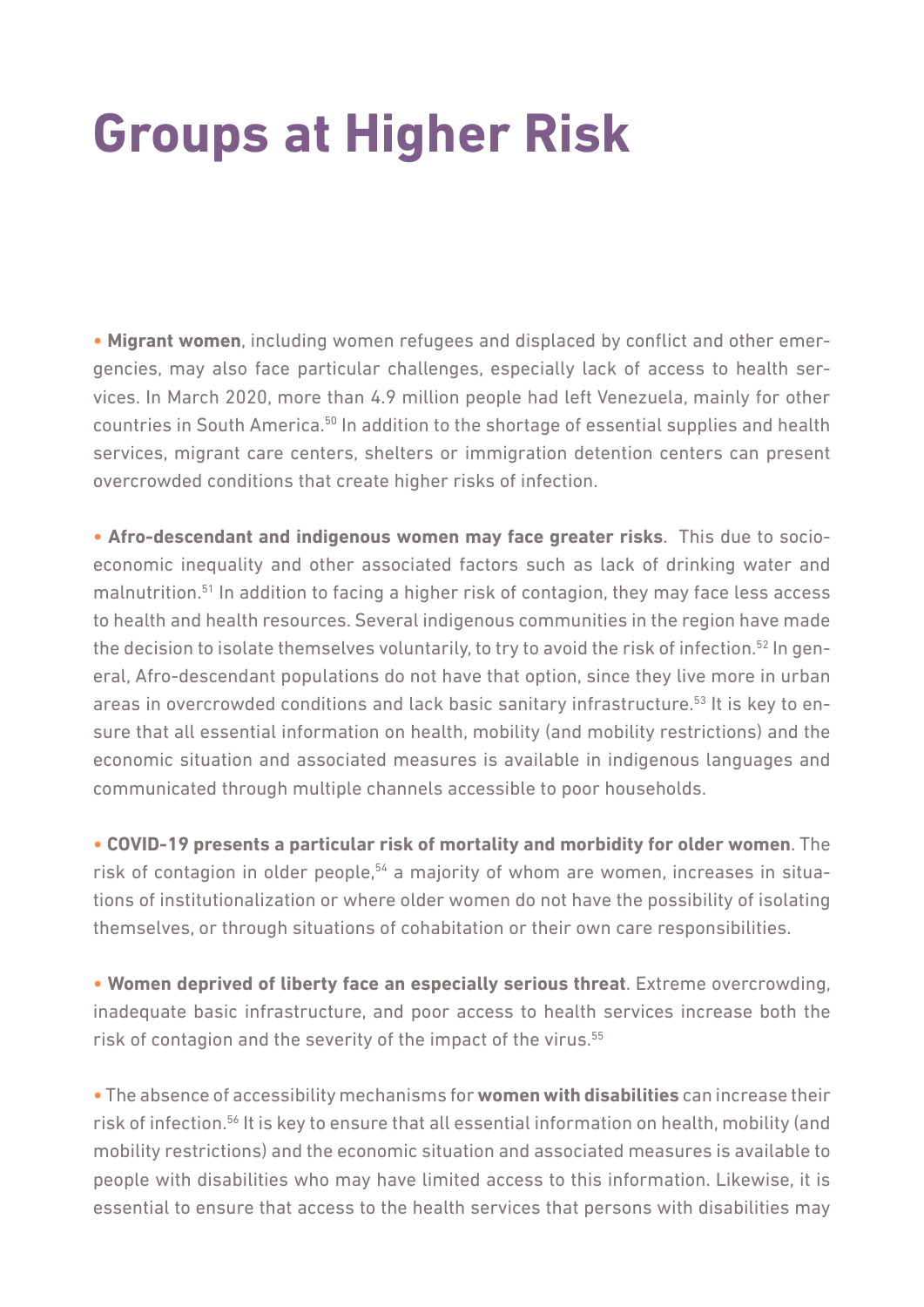need, or the support services that their carers may need, is not interrupted as a result of the diversion of attention and health resources to the response to COVID-19.

**• Existence of greater risks for women and girls living in fragile contexts and/or af**fected by conflict. COVID-19 presents devastating risks for women and girls in fragile contexts, affected by conflict or other humanitarian emergencies. Disruptions to critical health, humanitarian and development programs can have life-and-death consequences where health systems may already be overwhelmed or largely non-existent.<sup>57</sup>

### **"Migrant women, including women refugees and displaced by conflict and other emergencies, may also face particular challenges, especially lack of access to health services"**

**• People from the LGTBI community may be more affected** when accessing services, due to the discrimination they may suffer from gender stereotypes.

**•** COVID-19 can present high risks for people in situations of insecure housing or homeless people, most of whom are women, since they do not have access to sanitation and hygiene resources and may be in contexts of institutionalization or overcrowding in shelters.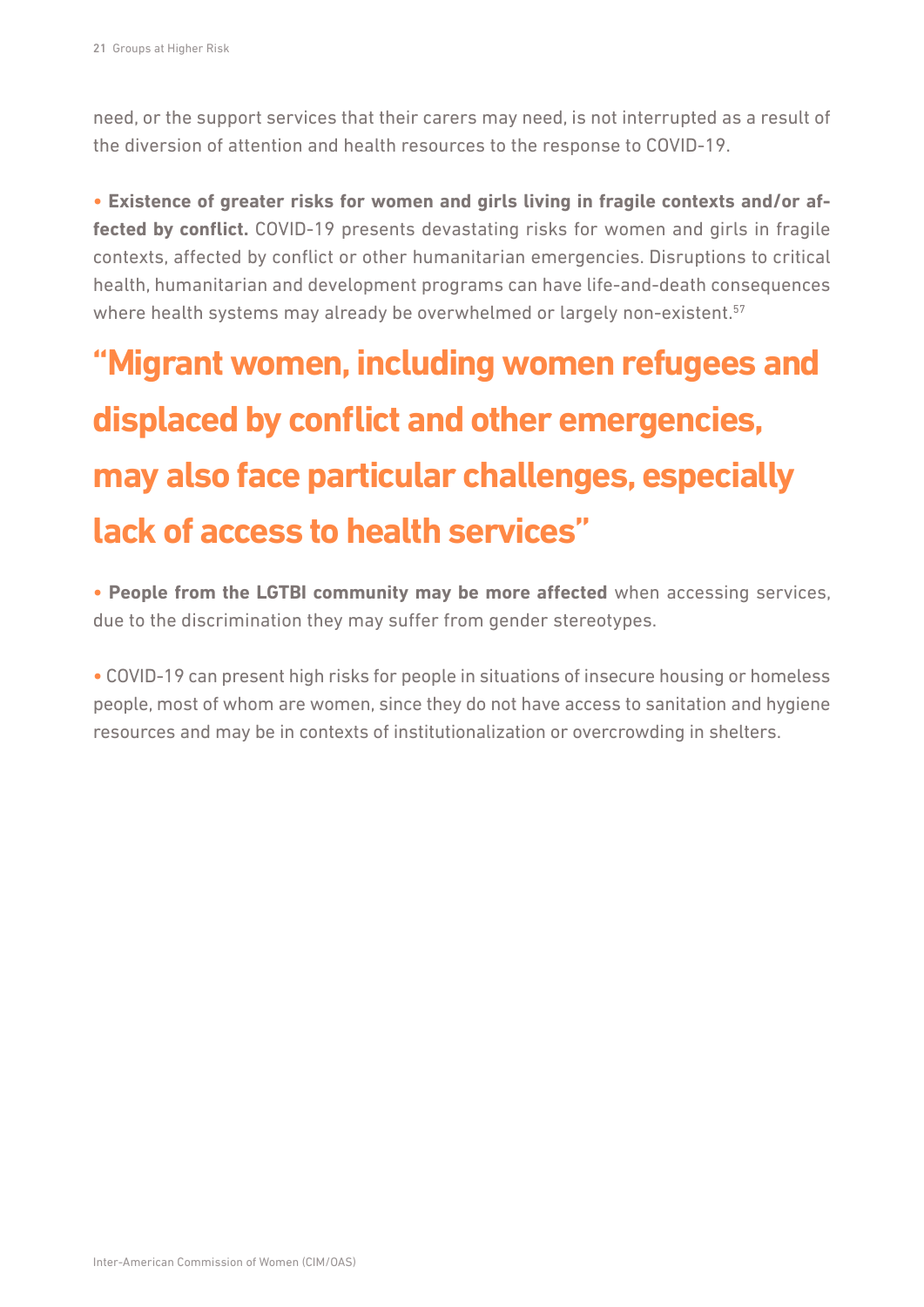## <span id="page-21-0"></span>**Other Relevant Considerations**

#### **Sex-disaggregated data**

**The absence of sex/gender-disaggregated data hampers sound decision-making.** Past health emergencies, such as the 2014-16 Ebola epidemic<sup>58</sup> and the 2012 cholera outbreak in Sierra Leone<sup>59</sup>, show that the absence of sex/gender-disaggregated data hampers sound decision-making, appropriate responses, and mitigation of impact. Although these health emergencies are different from COVID-19, the need for evidence-based solutions supported by quality data continues to prevail. Likewise, it is important to disaggregate the data by other factors such as socioeconomic status and ethnic-racial origin, in order to understand the impacts of COVID-19 on specific populations such as Afro-descendants and indigenous persons.

#### **Unequal access to technology**

**Women have less access to technology.** Globally, there are 200 million more men than women with Internet access, and women are 21% less likely to have a mobile phone, a key resource in developing countries where phones provide access to security, containment networks/organization, early warning systems, mobile health care and money transfers.<sup>60</sup> In the context of COVID-19, this digital gender gap has crucial implications for women's access to health information and services, and public news about isolation and quarantine measures. In addition to strengthening women's access to these information technologies, it would be important to ensure the use of traditional media such as radio, print and television to transmit essential information, including on violence against women.

#### **Pay attention to territorial governments**

**It is necessary to reinforce measures to ensure that the policies established by national governments are implemented in all regions of the country.** Territorial government linkages can be strengthened, communication channels with local governments can be improved, and women's organizations and groups operating in communities can be consulted.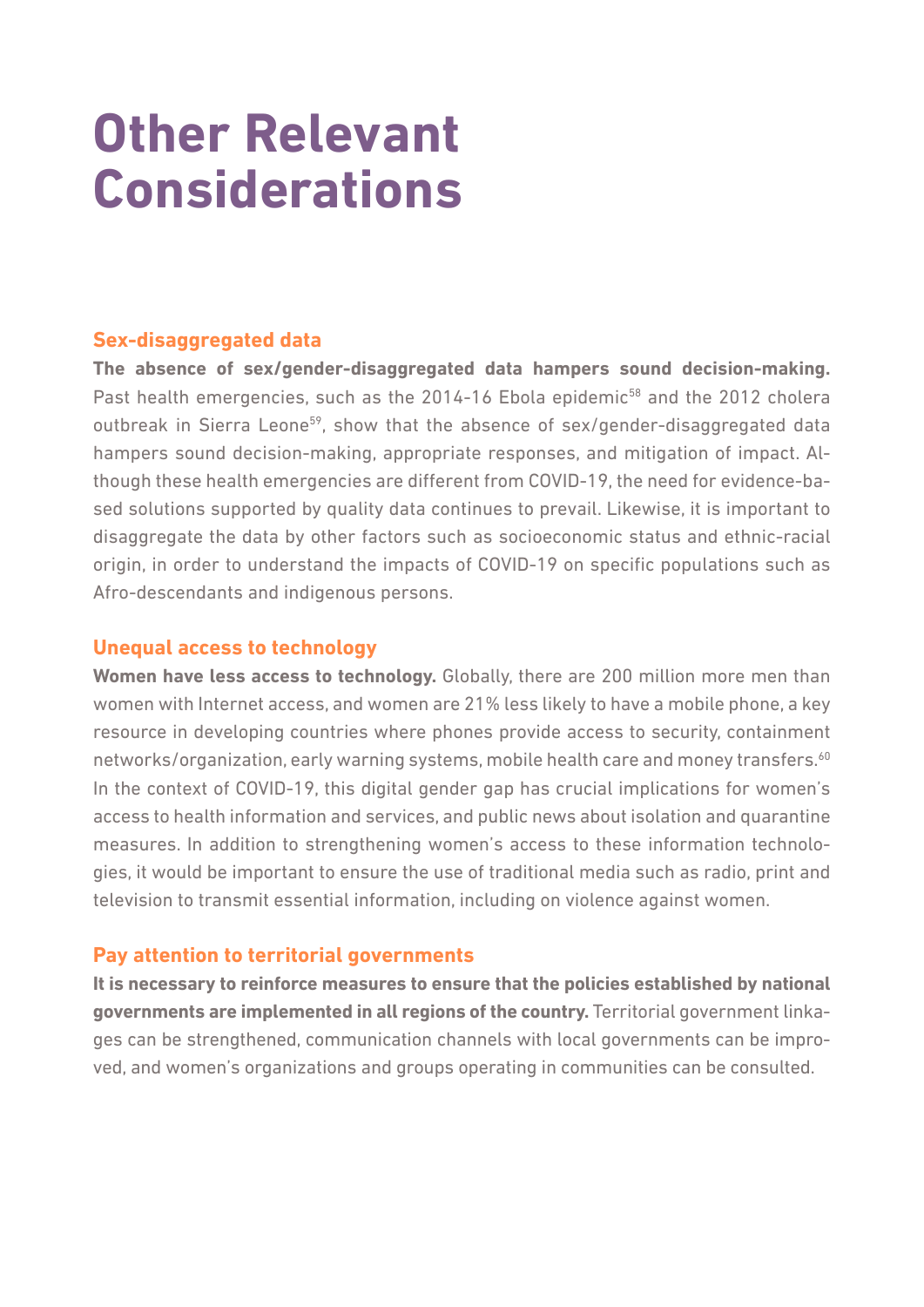#### **Notes**

1 IACHR (2019). "Public Policy with a Human Rights Approach" https://www.oas.org/en/iachr/reports/pdfs/PublicPolicyHR.pdf 2 UN (2020). Policy Brief: The Impact of COVID-19 on Women https://www.unwomen.org/-/media/headquarters/attachments/ sections/library/publications/2020/policy-brief-the-impact-of-covid-19-on-women-en.pdf?la=en&vs=1406

3 UN (2016). Protecting humanity from future health crises. https://www.un.org/ga/search/view\_doc.asp?symbol=A/70/723 4 World Bank (2012). World Development Report. Gender Equality and Development. https://siteresources.worldbank.org/ INTWDR2012/Resources/7778105-1299699968583/7786210-1315936222006/Complete-Report.pdf

5 UN Women (2020) Women and COVID-19: Five things governments can do now. https://www.unwomen.org/en/news/stories/ 2020/3/news-women-and-covid-19-governments-actions-by-ded-bhatia

6 Inter-Parliamentary Union, data as of October 2019: http://archive.ipu.org/wmn-e/arc/world011019.htm

7 ECLAC Gender Equality Observatory of Latin America and the Caribbean, latest data available https://oig.cepal.org/en/ autonomies/autonomy-decision-making

8 Canada, Haiti, Honduras, Guyana, Nicaragua, Panama, Saint Lucia, Saint Kitts and Nevis.

9 World Health Organization (2020) Delivered by women, led by men: A gender and equity analysis of the global health and social workforce. https://www.who.int/news-room/feature-stories/detail/10-key-issues-in-ensuring-gender-equity-in-the-global- health-workforce 10 On the effectiveness of the measures taken in these countries, consult: https://www.atlanticcouncil.org/blogs/new- at-

lanticist/lessons-from-taiwans-experience-with-covid-19/ and https://www.theguardian.com/world/2020/apr/10/elimination- what-new-zealands-coronavirus-response-can-teach-the-world and https://www.theguardian.com/world/2020/apr/07/ukmust- learn-from-german-response-to-covid-19-says-whitty and https://www.forbes.com/sites/avivahwittenbergcox/2020/04/13/ what-do-countries-with-the-best-coronavirus-reponses-have-in-common-women-leaders/#2fcb910b3dec

11 UNDP (2020). Tackling Social Norms. A game changer for gender inequalities. Based on surveys carried out in 75 countries, including countries in the Americas. http://hdr.undp.org/sites/default/files/hd\_perspectives\_gsni.pdf

12 UNODC (2018). Global Study on Homicide: Gender-related killing of women and girls. https://www.unodc.org/documents/ data-and-analysis/GSH2018/GSH18\_Gender-related\_killing\_of\_women\_and\_girls.pdf

13 Dialogo CIM (2020). COVID-19: A Global Pandemic that Differentially Impacts Women. https://dialogocim.wordpress.com/ 2020/03/18/coronavirus-una-pandemia-mundial-que-afecta-diferenciadamente-a-las-mujeres/ (available only in Spanish)

14 OHCHR (2020). States must combat domestic violence in the context of COVID-19 lockdowns – UN rights expert. https:// www. ohchr.org/EN/NewsEvents/Pages/DisplayNews.aspx?NewsID=25749&LangID=E

15 Lorente, M. (2020). Confinement and violence. https://miguelorenteautopsia.wordpress.com/2020/03/16/confinamiento-y- violencia/ (available only in Spanish)

16 Plan International (2020). Three Ways in which Coronavirus Affects Women and Girls. https://plan-international.es/blog/ 2020/03/tres-formas-en-las-que-el-coronavirus-afecta-los-ninos-y-las-ninas (available only in Spanish)

17 UN (2020). Children vulnerable to abuse and violence during coronavirus lockdowns, UN experts warn. https://news.un.org/ en/ story/2020/04/1061282

18 World Bank (2019). The good, the bad and the intersection of gender-based violence and technology https:// blogs.worldbank. org/voices/good-bad-and-intersection-gender-based-violence-and-technology

19 UN (2020), op.cit

 20 UN Broadband Commission for Digital Development, Working Group on Broadband and Gender (2015). Cyber Violence against Women and Girls: A worldwide wake-up call. https://broadbandcommission.org/Documents/reports/bb-wg-gender- discussionpaper2015-executive-summary.pdf

21 UN Women (2020). COVID-19 in Latin America and the Caribbean: How to Incorporate Women and Gender Equality in the Management of the Crisis Response https://lac.unwomen.org/en/digiteca/publicaciones/2020/03/covid-como-incorporar-a-las- mujeres-y-laigualdad-de-genero-en-la-gestion-de-respuesta

22 Government of Argentina (2020). What Measures is the Government Taking? https://www.argentina.gob.ar/coronavirus/ medidas-gobierno (available only in Spanish).

23 UN (2020), op.cit.

24 MESECVI (2020). Communiqué of the Committee of Experts of the MESECVI "Committee of Experts requests the incorporation of the gender perspective in the measures taken to mitigate COVID-19 and the strengthening of actions for the prevention and care of gender-based violence" https://mailchi.mp/dist/comunicado-covid-19-y-el-reforzamiento-de-acciones-para-la-prevencin- y-atencin-de-la-violencia-de-gnero?e=148d9c4077 (only available in Spanish).

25 RIRE (2020)

26 IADB (2020). Coronavirus: resources and open knowledge to collaborate in response to the pandemic. https://blogs.iadb.org/ conocimiento-abierto/en/coronavirus-resources-and-open-knowledge-to-collaborate-in-response-to-the-pandemic/

27 The Lancet (2020). COVID-19: the gendered impacts of the outbreak. https://www.thelancet.com/journals/lancet/article/ PIIS0140-6736(20)30526-2/fulltext

28 ILO (2018). Care work and care jobs for the future of decent work. https://www.ilo.org/global/publications/books/ WCMS\_633135/lang--en/index.htm

29 Ministry of Social Welfare, Gender and Children's Affairs, UN Women, Oxfam, Statistics Sierra Leone (2014). Multisector Impact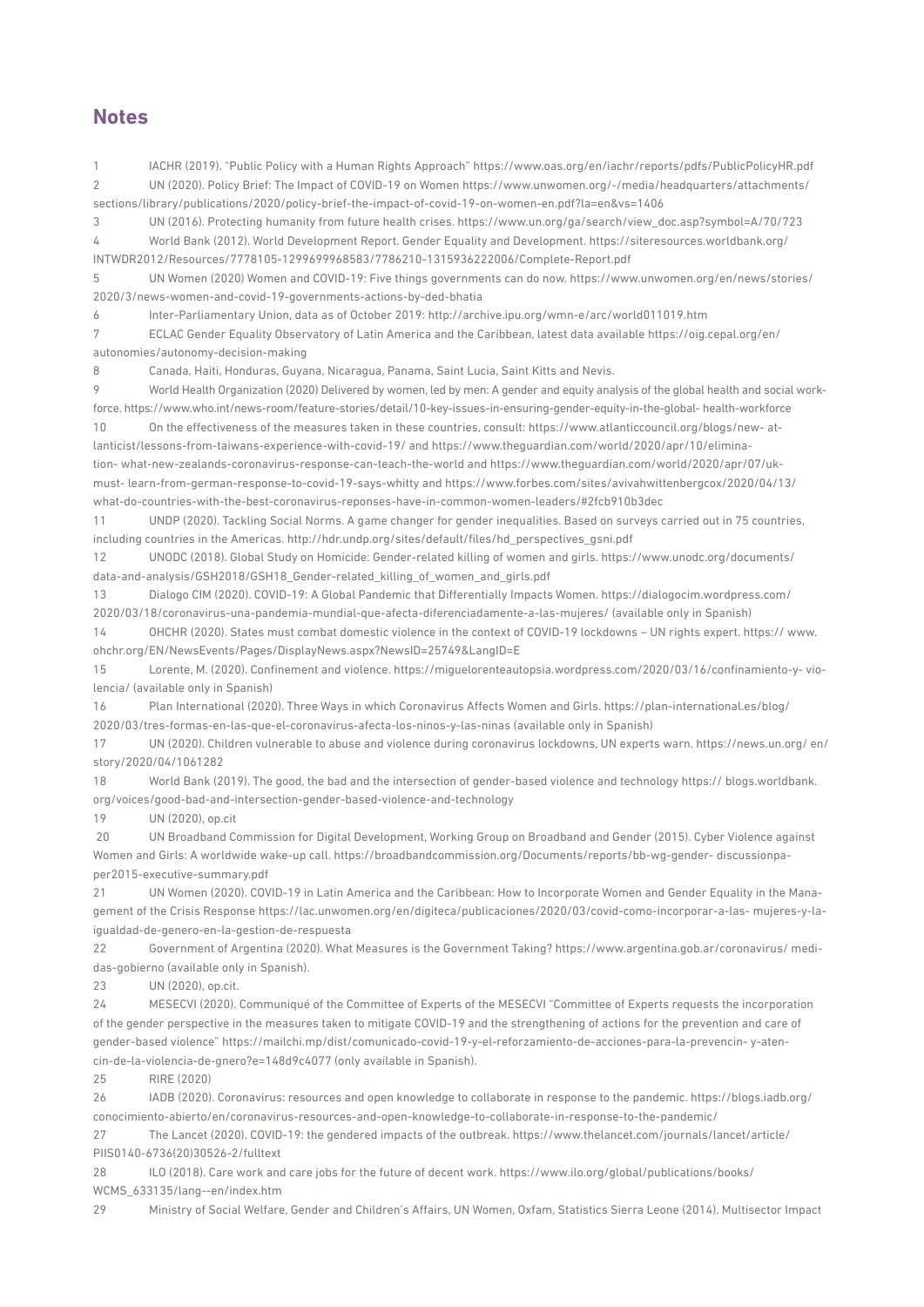Assessment of Gender Dimensions of the Ebola Virus Disease. https://www.unwomen.org/-/media/headquarters/attachments/ sections/ library/publications/2020/policy-brief-the-impact-of-covid-19-on-women-en.pdf?la=en&vs=1406

30 ECLAC Gender Equality Observatory for Latin America and the Caribbean (consulted April 2020). "Feminity index of poor households" https://oig.cepal.org/en/indicators/feminity-index-poor-households

31 ECLAC GEO (consulted April 2020). "People without incomes of their own" https://oig.cepal.org/en/indicators/people- without-incomes-their-own

32 ECLAC (2019) Opportunities and challenges for women's autonomy in the future work scenario. https://repositorio.cepal.org/ bitstream/handle/11362/44408/4/S1801209\_es.pdf (only available in Spanish).

33 ECLAC (2019), op.cit.

34 ECLAC (2019). Indicators that make gender gaps visible in the labor market. https://www.cepal.org/sites/default/files/ presentations/mesa\_7\_i\_vaca\_t.pdf (only available in Spanish) and ECLAC (2019), op.cit.

35 ECLAC. Analysis of the economic and financial crisis from a gender perspective: impact on poverty and women's work. https:// www.cepal.org/mujer/noticias/paginas/5/36595/AliciaBarcena.pdf

36 IMF (2019). Women and Growth. https://www.imf.org/external/pubs/ft/fandd/2019/03/pdf/fd0319.pdf

37 With equal participation of women and men in the labour market, global GDP is projected to increase by 26%, adding up to \$28 trillion. Likewise, it is estimated that by 2025, if we achieve gender parity in the world of work, the GDP of Latin America and the Caribbean could grow by \$2.6 trillion. Data available at https://www.cepal.org/mujer/noticias/paginas/5/36595/ AliciaBarcena.pdf (only available in Spanish)

38 ILO (2020): COVID-19 and the World of Work (2nd Edition). https://www.ilo.org/wcmsp5/groups/public/@dgreports/@dcomm/ documents/briefingnote/wcms\_740877.pdf

39 ECLAC (2014). The evolution of family structures in Latin America, 1990-2010: The challenges of poverty, vulnerability and care. https://repositorio.cepal.org/bitstream/handle/11362/36717/1/S2014182\_es.pdf (only available in Spanish)

40 CARE (2020) "Gender Implications of COVID-19 Outbreaks in Development and Humanitarian Settings" https://www.care- international.org/files/files/Gendered\_Implications\_of\_COVID-19\_Full\_Paper.pdf

41 ECLAC (2019), op.cit and Washington Post (29/03/2020) "Coronavirus collides with Latin America's maid culture — with sometimes deadly results" https://www.washingtonpost.com/world/the\_americas/coronavirus-collides-with-latin-americas- culture-of-domestic-help--with-sometimes-deadly-results/2020/03/29/c987d2f6-6f7a-11ea-a156-0048b62cdb51\_story.html

42 CARE (2020), op.cit

43 IADB (2020). Women in Latin America and The Caribbean face greater risks from coronavirus. https://blogs.iadb.org/igualdad/ en/women-in-latin-america-and-the-caribbean-face-greater-risks-from-coronavirus/ and IADB (2019). The future of work in Latin America and the Caribbean: Education and Health, The Sectors of The Future? https://publications.iadb.org/en/future-work- latin-america-and-caribbean-education-and-health-sectors-future-interactive-version

WHO (2019). "Gender equity in the health workforce: Analysis of 104 countries" https://apps.who.int/iris/bitstream/handle/ 10665/311314/WHO-HIS-HWF-Gender-WP1-2019.1-eng.pdf?sequence=1&isAllowed=y

45 UN (2020) "'We can't stop COVID-19 without protecting health workers': WHO chief" https://news.un.org/en/story/ 2020/03/1058581

46 Project Syndicate (2020). "A Gender Lens for COVID-19" https://www.project-syndicate.org/commentary/covid19-response- requires-a-gender-lens-by-susan-papp-and-marcy-hersh-2020-03

47 UN (2020). "Policy Brief: The Impact of COVID-19 on Women" https://www.un.org/sites/un2.un.org/files/ policy\_brief\_on\_covid impact on women 9 apr 2020 updated.pdf

48 Project Syndicate (2020), op.cit.

49 UNFPA (2020). COVID-19, A Gender Lens: Protecting sexual and reproductive health and rights, and promoting gender equality. https://www.unfpa.org/resources/covid-19-gender-lens#

50 OAS (2020). Practical Guide to Inclusive Rights-Focused Responses to COVID-19 in the Americas. http://www.oas.org/es/ sadye/publicaciones/GUIA\_SPA.pdf (chapter on migrant persons) (only available in Spanish)

51 El País (02/04/2020). More than 100,000 indigenous families in Colombia ask for protection against the coronavirus https:// elpais.com/sociedad/2020-04-02/mas-de-100000-familias-indigenas-de-colombia-piden-proteccion-ante-el-coronavirus.html (only available in Spanish)

52 Anadolu Agency (26/03/2020) "Indigenous peoples of South America flee from the coronavirus" https://www.aa.com.tr/es/ mundo/pueblos-ind%C3%ADgenas-de-suram%C3%A9rica-huyen-del-coronavirus-/1781010 (only available in Spanish)

53 OAS (2020) op.cit. (chapters on afr0-descendant and indigenous persons) (only available in Spanish) 54 OAS (2020) op.cit. (chapter on older persons) (only available in Spanish)

55 WOLA (2020). COVID-19: A Potential Death Sentence for Women Behind Bars in Latin America. https://www.wola.org/analysis/ covid-19-a-potential-death-sentence-for-women-behind-bars-in-latin-america/

56 OAS (2020) op.cit. (chapter on persons with disabilities) (only available in Spanish)

57 UN (2020), op.cit.

58 IASC (2014). Humanitarian Crisis in West Africa (Ebola) Gender Alert. https://www.globalhealth.org/wp-content/uploads/IASC-Gender-Reference-Group-Gender-Alert-WEST-AFRICA-EBOLA-19-Sept-2014.pdf

59 Oxfam (2013). Gender and Vulnerability to Cholera in Sierra Leone. https://oxfamilibrary.openrepository.com/bitstream/ handle/10546/293965/rr-gender-cholera-vulnerability-sierra-leone-170613-en.pdf?sequence=4

60 Global Fund for Women's Technology Initiative https://www.globalfundforwomen.org/our-approach/initiatives/ technologyinitiative/